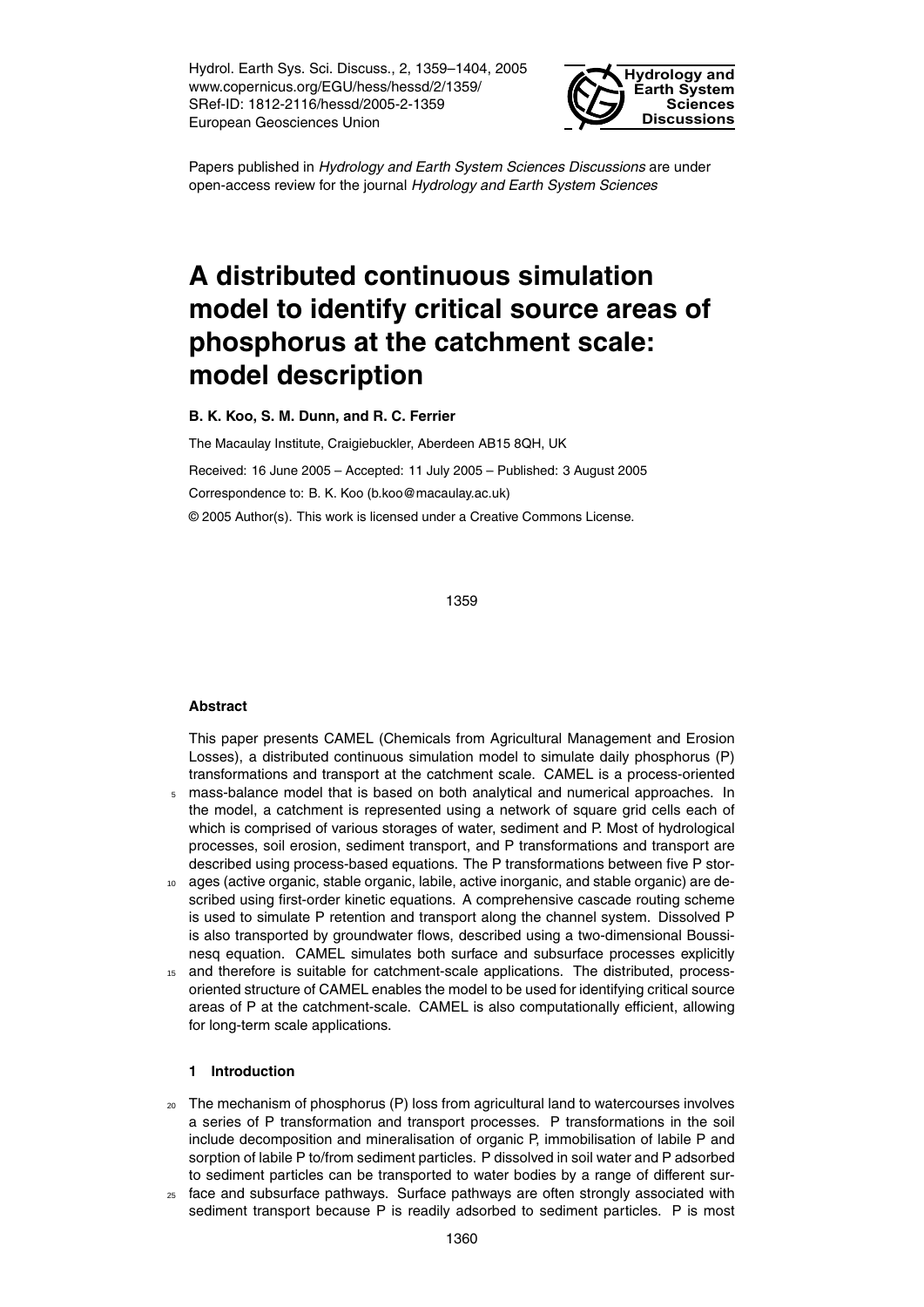commonly assumed to be transported predominantly in particulate forms through soil erosion by surface runoff (Walling et al., 1997; Bowes et al., 2003). However, where soil erosion is limited (e.g. as a result of high surface roughness associated with permanent vegetation cover), the majority of P transported by surface runoff may be in dissolved

- <sup>5</sup> forms (Haygarth and Jarvis, 1997; Heathwaite and Dils, 2000). While surface runoff is an important pathway of P transport, its occurrence is highly variable both in time and space. It has been assumed commonly that P loss through subsurface pathways is small. This may be true for matrix flow as it is unlikely to initiate significant P transport (Heathwaite et al., 2000), However recent studies have reported that preferential flows,
- through soil macropores or field drains, can be major pathways of P in both particulate and dissolved forms (Gupta et al., 1999; Heathwaite and Dils, 2000; Simard et al., 2000; Chapman et al., 2001; Gardner et al., 2002). In particular, field drains are evidently effective conduits for P export from agricultural catchments (Dils and Heathwaite, 1999). Also, a significant amount of P adsorbed onto colloidal material from slurry or
- <sup>15</sup> livestock faeces can rapidly move through soil macro-pores (McGechan et al., 2002; McGechan, 2002). Within the river system, P undergoes numerous transformation processes in the course of transport. Important processes related to P transformation within the river system include, amongst others, detachment and deposition of sediment particles, adsorption and desorption of soluble P to/from sediment particles both
- <sup>20</sup> in suspension and in the river-bed (House et al., 1995). The combination of these processes, in tandem with variations in river flow and other environmental factors, makes the P transport process very complicated.

The significance of each of the P transformation and transport processes varies greatly in space. Thus a small fraction of the catchment area may contribute a large

<sup>25</sup> proportion of the P load. These critical source areas (CSAs) are characterised by having high potential to release P into surface or subsurface runoff in conjunction with hydrologic connectivity with streams (Needelman et al., 2001). Because of their high pollution potential, CSAs are of a major concern in catchment management. Gburek and Sharpley (1998) notes that specific P control measures implemented within a

1361

comprehensive management strategy will reduce P losses most effectively only if they are targeted to CSAs. For effective catchment management, therefore, the location of CSAs and the major processes of P transport mechanisms from CSAs, need to be identified.

- A mathematical model can play a major role in identifying CSAs of P provided the model structure is appropriate for that purpose. There are a number of continuous simulation models suggested for P transformation and transport processes at the catchment scale. These include HSPF (Bicknell et al., 1997), AnnAGNPS (Cronshey and Theurer, 1998; Theurer and Cronshey, 1998), ANSWERS-2000 (Bouraoui and Dil-
- <sup>10</sup> laha, 2000), SWRRB-WQ (Arnold et al., 1991), SWAT-2000 (Neitsch et al., 2001), ACRU2000 (Campbell et al., 2001), LASCAM (Viney et al., 2000) and INCA-P (Wade et al., 2002). However, most of these models have limitations in identifying CSAs of P. Some models divide a catchment into sub-catchments (e.g. AnnAGNPS, SWRRB-WQ and LASCAM) and others further divide sub-catchments into hydrologic response units
- <sup>15</sup> (HRUs) or something similar to HRUs (e.g. HSPF, SWAT-2000 and INCA-P). Models using subcatchments as calculation units usually have limitations in identifying CSAs due to their coarse spatial resolutions, although in theory subcatchments can be made as small as one wishes. In those models using HRUs, hydrologic and hydrochemical processes are calculated for individual HRUs, but the calculation results are aggregated
- <sub>20</sub> to the subcatchment level. This means that HRUs are not connected to each other nor to the stream network and, therefore, transport processes within subcatchments are ignored. This is a somewhat severe limitation given the importance of the connectivity of a source area to the stream network in the transport of sediment-related pollutants, such as P. Moreover, both types of these models have a common problem with calcu-
- <sup>25</sup> lation units (subcatchments or HRUs) that are an irregular shape and of different sizes. The degree of aggregation for evaluating some parameters (e.g. mean slope of ground surface) varies with the shape and the size of calculation units, and, therefore, certain processes (e.g. sediment transport) cannot be evaluated in a consistent manner across the catchment. Because of these limitations, semi-distributed models may not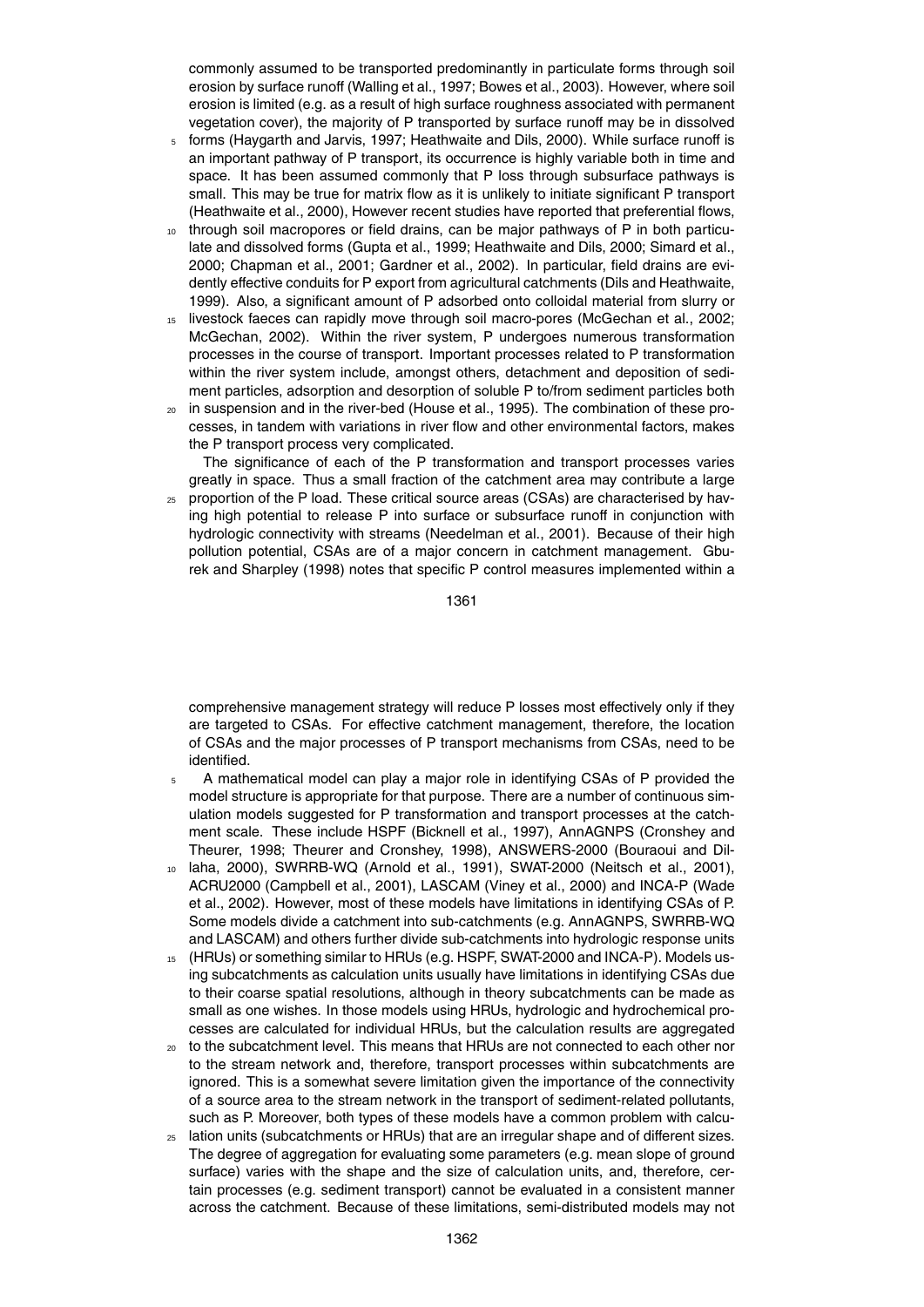be suitable for identifying CSAs.

In this sense, a distributed approach using square grid cells is more appropriate, but there are few distributed, continuous simulation models that simulate P transformation and transport processes at the catchment scale. ANSWERS-2000 and ACRU2000 are

- <sup>5</sup> such models that represent a catchment with a network of square grid cells. However, ANSWERS-2000 does not simulate some subsurface processes such as preferential flows through soil macropores and field drains. Therefore, the model may not be suitable for catchments where contribution of such subsurface flows to stream flow is significant. ACRU2000 estimates soil erosion using the modified USLE (Williams,
- 10 1975). This method does not adequately deal with soils where organic matter contents are greater than 4% (Lilly et al., 2002) and is therefore considered inappropriate for applications (such as in Scotland) where soils with high organic matter contents are common.

The perceived inadequacies of existing methods to address various catchment pro-

<sup>15</sup> cesses for identifying CSAs of P in the context of Scottish environment have motivated the development of a new model CAMEL (Chemicals from Agricultural Management and Erosion Losses). This paper presents the theory of the model.

# **2 Model overview**

CAMEL has been developed in an inter-disciplinary project that focused on long-term <sub>20</sub> catchment management in the context of the Water Framework Directive. At the design stage of CAMEL, requirements for the new model were identified in a broad sense:

- **–** To simulate P transformation and transport processes at the catchment scale in the context of the Scottish environment;
- **–** To identify critical source areas (CSAs) of P;
- <sup>25</sup> **–** To identify P transport processes through surface and subsurface pathways;

1363

- **–** To analyse the long-term effect of land-use management on water quality;
- **–** To analyse the impact of climate changes on water quality.

CAMEL represents hydrological and hydrochemical processes in a distributed manner using a network of square grid cells. The model simulates daily P transformations

- <sup>5</sup> using process-oriented equations for each of the grid cells taking into account soil water content and temperature as well as agricultural practices. Transport processes of P in both dissolved and particulate forms are simulated for surface runoff, preferential flows, groundwater flows and river channel flows.
- In CAMEL, a grid cell can have a maximum of 8 neighbouring cells any number 10 of which may act as upstream cells but with only one downstream drainage direction. Each of the grid cells represents the corresponding soil-aquifer column of the catchment and has a rectangular stream channel that runs in the middle bisecting the overland surface of the grid cell (Fig. 1). Both sides of the grid cell are inclined toward the channel at the mean slope of the ground surface.
- <sup>15</sup> In common with other distributed models, CAMEL requires rather extensive input data:
	- **–** Weather rainfall, air temperature, dew-point temperature, cloud cover, wind speed and atmospheric pressure at daily time-steps;
	- **–** Topography ground surface elevation, slope, flow direction, flow accumulation;
- <sup>20</sup> **–** Land cover canopy storage capacity of rainfall interception, surface roughness, crop height, root depth, crop coefficient, leaf area index and litter index at each of the growth stages; soil cohesion increase by root reinforcement; livestock excretion rates for cattle and sheep; incorporation rate of plant residue; application rates of fertiliser and manure;
- <sup>25</sup> **–** Soil depth; water contents at saturation, field capacity and wilting point, and residual water content; saturated hydraulic conductivity; fractions of sediment par-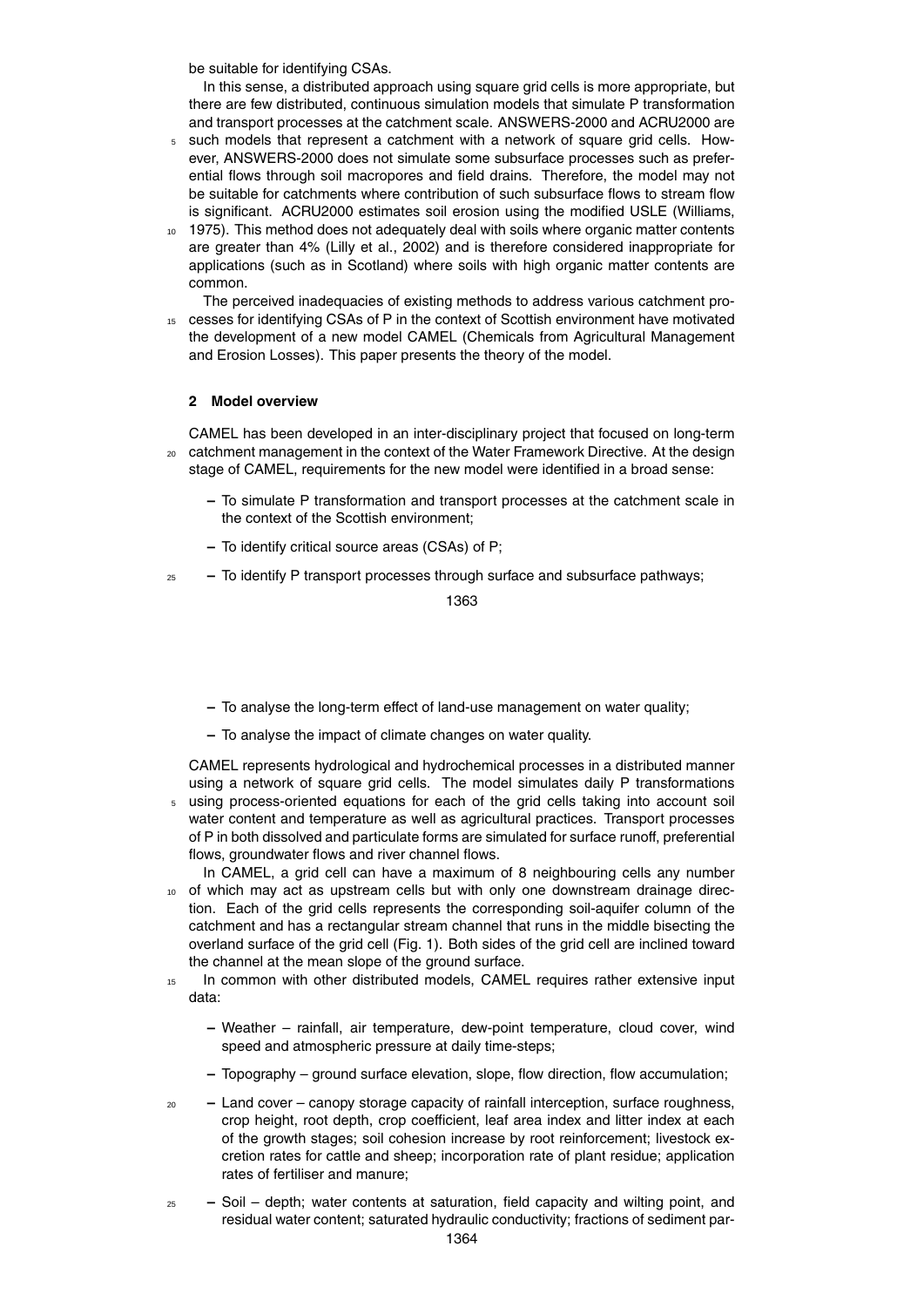ticle size classes, detachability and cohesion of the top soil; volume fraction of the interactive zone around macro pores; equilibrium coefficient for P adsorption;

- **–** Aquifer depth; water contents at saturation and field capacity, and residual water content; saturated hydraulic conductivity; equilibrium coefficient for P adsorption;
- <sup>5</sup> **–** Channel channel width and depth; channel bed roughness;

The current version of CAMEL provides the following outputs:

- **–** Time-series outputs for any grid cells within the catchment at every time-step;
- **–** "Snapshot" outputs for the entire catchment at specific time-steps and cumulative snapshot outputs for the whole simulation period;
- <sup>10</sup> **–** Mass balance outputs of water, sediment and P for the entire catchment at every time-step.

CAMEL is written in an object-oriented language, VB.NET. The model structure is implemented so that each component of the model can be easily modified or extended.

## **3 Hydrological processes**

- <sup>15</sup> For simulation of hydrological processes, CAMEL uses four water storages canopy, soil, aquifer and channel (Fig. 2). The aquifer is divided into two layers – the upper layer and the lower layer representing fast-flowing and slow-flowing layers, respectively. Major hydrological processes in and between these storages are described below.
	- 3.1 Rainfall Interception and evapotranspiration
- <sup>20</sup> When rain falls, a fraction of the rainfall is intercepted and stored in the vegetation canopy. The canopy storage capacity at a given time is assumed to be proportional

1365

to the leaf area index reflecting both seasonal variation of the vegetation canopy (i.e. growth and leaf fall) and agricultural practices (e.g. harvest). Through-fall, i.e. the rainfall that reaches the soil surface, is then estimated by subtracting the amount of rainfall interception from the amount of rainfall.

<sup>5</sup> For the estimation of potential evaporation and reference crop transpiration, CAMEL uses two derivatives of the Penman equation suggested by Shuttleworth (1993):

$$
E_p = \frac{\delta (R_n + A_h)}{\delta + \gamma} + \frac{\gamma}{\delta + \gamma} \cdot \frac{6.43 (1 + 0.536 U_2) D}{\lambda}
$$
\n(1)

$$
E_{rc} = \frac{\delta (R_n - G)}{\delta + \gamma (1 + 0.33U_2)} + \frac{\gamma}{\delta + \gamma (1 + 0.33U_2)} \cdot \frac{900}{T + 275} U_2 D \tag{2}
$$

where  $E_p$  is potential evaporation rate (mm day<sup>−1</sup>),  $E_{rc}$  is reference crop transpira-<sup>10</sup> tion rate (mm day<sup>-1</sup>),  $R_n$  is net radiation exchange for the free water surface (MJ m<sup>-2</sup> day<sup>−1</sup>), A<sub>*h*</sub> is energy advected to the water body (MJ m<sup>−2</sup> day<sup>−1</sup>) which is ignored in the model, *δ* is gradient of saturated vapour pressure over temperature (kPa °C<sup>-1</sup>), *γ* is psychrometric constant (kPa  $^{\circ}$ C<sup>-1</sup>),  $U_{2}$  is wind speed measured at 2 m above the ground surface (m s−<sup>1</sup> ), *D* is vapour pressure deficit (kPa), *λ* is latent heat of vapori-<sup>15</sup> sation of water (MJ kg<sup>-1</sup>), *G* is heat conduction into the soil (MJ m<sup>-2</sup> day<sup>-1</sup>), and *T* is daily mean air temperature (◦C).

Direct evaporation from the canopy is assumed to take place at the rate of potential evaporation prior to transpiration process. The transpiration rate of a crop is estimated from *Erc* considering the crop coefficient and soil water stress factor as the following:

$$
z_0 \t E_c = k_{\psi} K_{co} E_{rc}
$$
 (3)

where *E<sup>c</sup>* is transpiration rate of a crop (mm day−<sup>1</sup> ), *k<sup>ψ</sup>* is soil water stress factor and  $\mathcal{K}_{co}$  is potential crop coefficient. The soil water stress factor,  $\mathcal{k}_{\psi}$ , is 1.0 when soil water content is greater than the field capacity, but when soil water content falls below the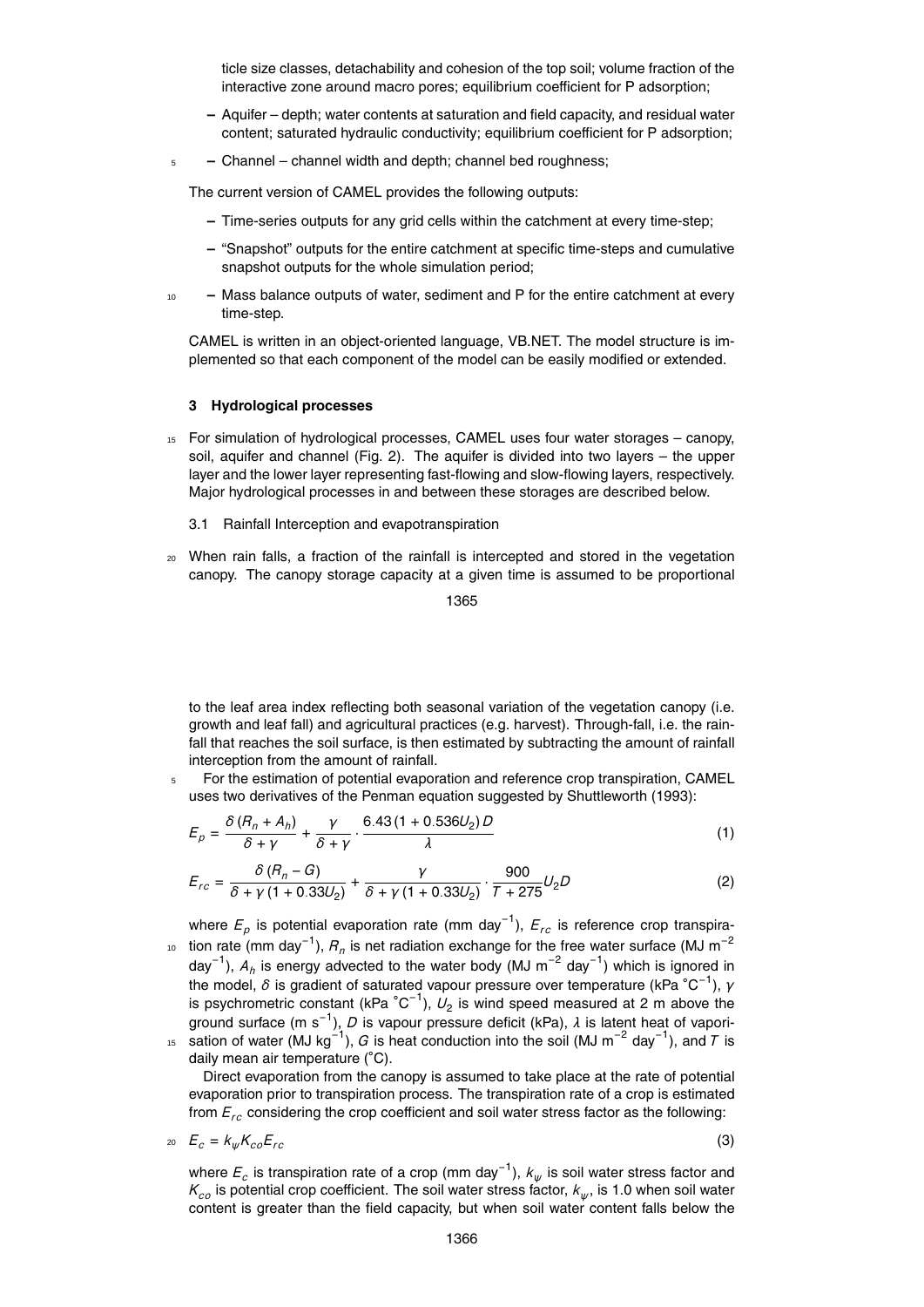field capacity, *k<sup>ψ</sup>* linearly decreases to zero as soil water content reaches the wilting point.

When the leaf area index of a crop is below 1.0, evaporation from the bare soil takes place. The evaporation from the soil surface, *E<sup>s</sup>* , is estimated on an assumption that *Es* <sup>5</sup> is proportional to *E<sup>p</sup>* and to a power function of the effective soil saturation:

$$
E_s = \begin{cases} 0 & (\text{if } LAI \ge 1) \\ E_p \left(1 - LAI\right) \left(\frac{\theta - \theta_{res}}{\theta_{sat} - \theta_{res}}\right)^m & (\text{if } LAI < 1) \end{cases} \tag{4}
$$

where  $E_s$  is evaporation from the soil surface (mm day<sup>-1</sup>), *LAI* is leaf area index (m<sup>2</sup> m<sup>-2</sup>), θ is soil water content (m<sup>3</sup> m<sup>-3</sup>) at a given time,  $\theta_{sat}$  is saturated soil water content (m $^3$  m $^{-3}$ ), and  $\theta_{res}$  is residual soil water content (m $^3$  m $^{-3}$ ),  $m$  is soil evaporation <sup>10</sup> coefficient.

## 3.2 Infiltration, saturation and surface runoff

Infiltration of rainfall is represented in CAMEL using the Green-Ampt model (Green and Ampt, 1911) modified by Mein and Larson (1973):

$$
f = 1000k_{eff} \left[ 1 + \frac{S_f \left( \theta_{sat} - \theta \right)}{F} \right]
$$
 (5)

- <sup>15</sup> where, *f* is maximum infiltration rate (mm h<sup>-1</sup>),  $k_{eff}$  is effective hydraulic conductivity (m h<sup>−1</sup>),  $S_f$  is matric potential of suction at the wetting front (mm), and *F* is accumulated infiltration (mm). When the rainfall intensity is less than the maximum infiltration rate, all rainfall infiltrates into the soil. When the rainfall intensity is greater than the maximum infiltration rate, a numerical method is used to calculate the accumulated infiltration: *f*
- <sup>20</sup> in Eq. (5) is replaced with *dF*/*dt* and the integrated finite-difference form of Eq. (5) is iteratively solved for *F* using a successive substitution approach. Here, for minimising numerical errors, the accumulated infiltration is estimated using daily mean hourly

1367

rainfall intensity. Any excess of the daily rainfall above the accumulated infiltration contributes to the infiltration-excess surface runoff. When the soil-aquifer column is entirely saturated, the infiltration rate becomes zero and any further rainfall contributes to the infiltration-excess surface runoff. If the soil-aquifer column is fully saturated because of the groundwater table rise, saturation-excess surface runoff is generated.

- Surface runoff flows to the stream channel via a rill system. Based on the study of Gilley et al. (1990), it is assumed that one rill exists within every one-metre-wide section of ground surface sloping down to the stream channel. So, an array of rills meets the stream channel at a right angle on both sides of the stream channel. Rill flow rate is <sup>10</sup> assumed to be the same in each rill and the width of rill flows is estimated using a
- power function of the flow rate as suggested by Gilley et al. (1990):

$$
W_r = 1.13 q_r^{0.303}
$$

(6)

where,  $W_r$  is width of rill flows (m) and  $q_r$  is flow rate in a rill (m<sup>3</sup> s<sup>-1</sup>). Note in Eq. (6) that rill flow rate varies over time and, consequently, the rill flow width changes over time. Using the estimated width of rill flow, the rill flow velocity is estimated using the

Manning's equation. The model ignores inter-rill flows assuming that all inter-rill flow is drained to the rill system within a daily time-step.

#### 3.3 Preferential flow

In CAMEL, when soil water content exceeds the field capacity, the bottom of the soil <sup>20</sup> layer is assumed to be saturated while the upper part remains at field capacity. This partial saturation creates a perched water table if the genuine groundwater table is not within the soil layer. Whether perched or genuine, if the elevation of the water table is higher than the channel bed, preferential flow through soil macropores is initiated as a Darcian flow. It is assumed that macropores develop only in vegetation-covered areas

and that the effective hydraulic conductivity is equal to the standard saturated hydraulic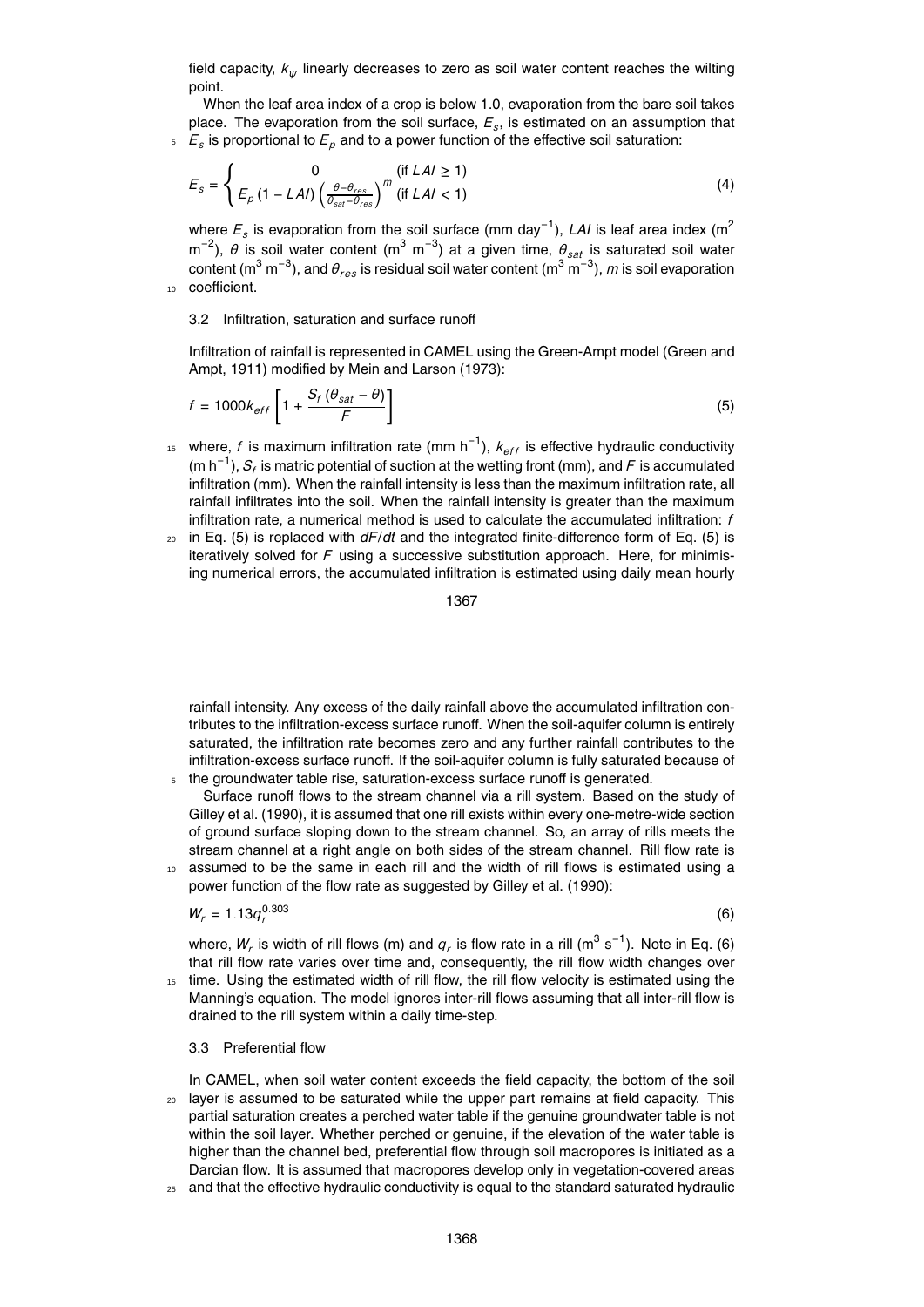conductivity times a macroporosity factor:

$$
k_{\text{eff}} = k_{\text{sat}} \cdot A \tag{7}
$$

where  $k_{\text{eff}}$  and  $k_{\text{sat}}$  are effective and saturated hydraulic conductivity of the soil (m day−<sup>1</sup> ), respectively, and *A* is the macroporosity factor. The macroporosity factor is <sup>5</sup> estimated for undisturbed soils (Rawls et al., 1989):

$$
A = \exp(2.82 - 0.099S\% + 1.94\delta_b)
$$
\n(8)

and for disturbed soils (Brakensiek and Rawls, 1988):

$$
A = \exp(0.96 - 0.032S\% + 0.04C\% - 0.032\delta_b)
$$
\n(9)

where *S%* and *C%* are volume percent of sand and clay (%), respectively, and *δ<sup>b</sup>* <sup>10</sup> is bulk density of the soil (g cm<sup>-3</sup>). The maximum value of macroporosity factor is restricted to 18 as suggested by Rawls et al. (1989) and it is assumed that uncovered areas have no macropores (i.e. *A*=1).

Another form of preferential flow represented in the model is field drainage. In many agricultural fields in the UK, field drains have been installed to lower the water table in

<sup>15</sup> the soil. In such systems, field drains transport soil water directly to the stream channel. If the water table is above the drain tiles, drain flow is initiated. Estimation of the field drain flow is based on the drainage equation by Hooghoudt (1940):

$$
Q_{fd} = \frac{4k_{eff}\Delta h \left(2d_{eq} + \Delta h\right)}{\Delta l^2} \Delta x^2 \tag{10}
$$

where  $Q_{fd}$  is preferential flow through field drains (m<sup>3</sup> day<sup>−1</sup>),  $d_{eq}$  is equivalent depth <sup>20</sup> (m), ∆*x* is cell size (m), and ∆*l* is field drain spacing (m).

#### 3.4 Aquifer recharge

Aquifer recharge in the model occurs only when soil water content is higher than the field capacity. The amount of water flowing through the soil layer to the aquifer is 1369

estimated using a storage routing method similar to that in SWAT-2000 (Neitsch et al., 2001). For taking into account the effect of varying unsaturated hydraulic conductivity, calculations are carried out for individual 0.1% slices of soil water content above the field capacity:

$$
q_{sa} = 0.001 \cdot V_{ss} \left[ 1 - \exp\left( -\Delta t / t_7 \right) \right]
$$
 (11)

where  $q_{sa}$  is amount of water flow from the soil to the aquifer  $\textsf{(m}^3\textsf{)}$  calculated for individual 0.1% soil water content, *<sup>V</sup>ss* is volume of the soil layer (m<sup>3</sup> ), ∆*t* is time step (day), and  $t_{\mathcal{T}}$  is travel time of the recharge flow (day). Here,  $t_{\mathcal{T}}$  is evaluated by dividing mean flow distance by unsaturated hydraulic conductivity (Eq. 12) that is estimated using the <sup>10</sup> Averjanov equation (Averjanov, 1950) (Eq. 13):

$$
t_T = \frac{1}{2} \frac{d_{soil}}{k_{unsat}} \tag{12}
$$

$$
k_{unsat} = k_{sat} \left(\frac{\theta - \theta_{res}}{\theta_{sat} - \theta_{res}}\right)^n
$$
\n(13)

where *dsoil* is depth of the soil layer (m), *kunsat* is unsaturated hydraulic conductivity of the soil layer (m day−<sup>1</sup> ), and *n* is Averjanov's exponent. Estimation of *qsa* using Eq. (11) 15 is repeated for each 0.1 % slice of soil water content above the field capacity and all *qsa* are added together to give the total amount. The total amount of water flow from

$$
Q_{sa} = \min\left(\frac{\sum q_{sa}}{\Delta t}, K_{sat}\Delta x^2\right)
$$
 (14)

the soil to the aquifer is then limited by the percolation rate of the aquifer:

where  $Q_{_{\mathit{SA}}}$  is total water flow from the soil to the aquifer (m $^3$  day $^{-1})$  and  $\mathit{K_{sat}}$  is saturated 20 hydraulic conductivity of the fast-flowing aquifer layer (m day<sup>-1</sup>). Also, groundwater recharge flux within an aquifer column is estimated using an approach similar to the presented above.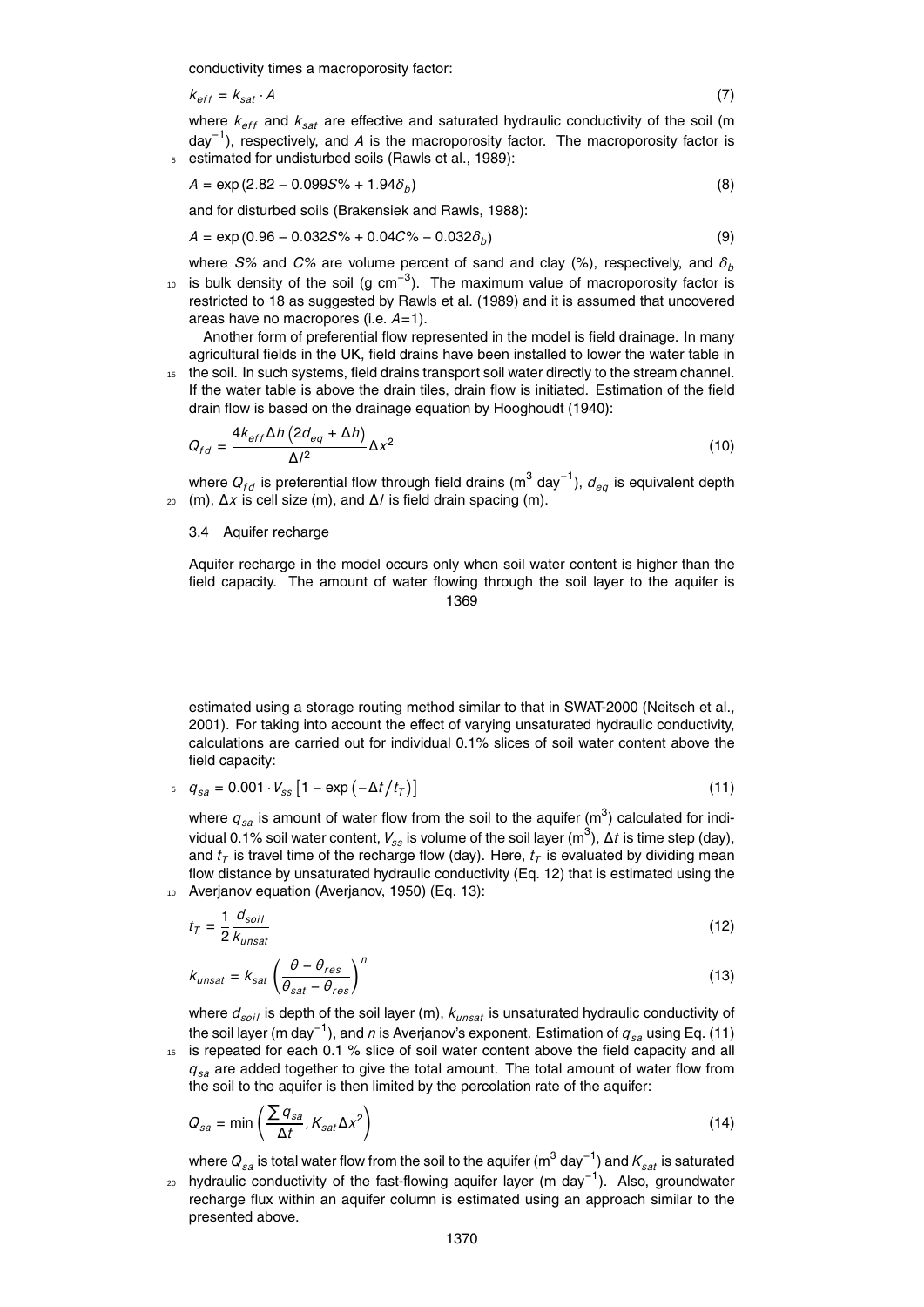#### 3.5 Channel routing

For routing of the channel water, the spatially distributed unit hydrograph approach proposed by Maidment (1993) was adopted in CAMEL with modifications. Based on an assumption that mean flow velocity is spatially variable but time- and discharge-

- <sup>5</sup> invariant, isochrones of the flow travel time to the catchment outlet are determined for each of the grid cells. The amount of channel water leaving a given isochrone area in a time step (ordinates of a unit hydrograph) constitutes a unit hydrograph at the catchment outlet. Individual unit hydrograph ordinates from each of the isochrone areas are then linearly superposed to give total discharge at the catchment outlet (Fig. 3). The
- <sup>10</sup> mean flow velocity for each grid cell is estimated using the Manning's equation with the mean channel water depth that is specified by the user as a fraction of the channel width based on the observed flow data. It should be noted that the mean flow velocity estimated this way is used solely for calculating the mean travel time of channel water flow and that the real flow velocity is estimated at every time step using the results of
- <sup>15</sup> channel routing. By applying this procedure not only to the catchment outlet but also to all other grid cells, channel discharge variables are estimated at every grid cell within the catchment. This approach may not be appropriate for simulating propagation of flood waves at a fine resolution of time, but it is considered to be reasonably accurate for daily time-step simulations.
- <sup>20</sup> 3.6 Aquifer-channel interaction

The aquifer interacts with the stream channel through the channel bed whenever there is a difference in water heads between the groundwater table and the channel water level. When the groundwater table is higher than the channel water level, groundwater flows into the channel, and vice versa. Both flows are assumed to be Darcian flows and

 $25$  are estimated using a saturated hydraulic conductivity corresponding to the fast-flowing aquifer layer.

$$
1371\\
$$

## 3.7 Groundwater flow

In the model, groundwater flows are described as horizontal flows between grid cells and the vertical flow component is ignored. Based on the widely-used assumption that groundwater flow follows the Darcian law, the groundwater flow is described by the <sup>5</sup> following two-dimensional Boussinesq equation:

$$
S\frac{\partial h}{\partial t} = \frac{\partial}{\partial x}\left(K_{sat}H\frac{\partial h}{\partial x}\right) + \frac{\partial}{\partial y}\left(K_{sat}H\frac{\partial h}{\partial y}\right)
$$
(15)

where *S* is the storage coefficient of the aquifer (m m−<sup>1</sup> ), *t* is time (day), *h* is elevation of groundwater table (m), and *H* is saturated thickness of the aquifer (m). Expanding the terms in Eq. (15) to finite-difference analogues gives a non-linear equation for

<sup>10</sup> each of the grid cells with groundwater table elevation, *h*, as the dependent variable. The system of equations for all grid cells is then solved iteratively using a successive over-relaxation method. This approach is valid providing the groundwater flow velocity (=*Ksat*∆*h*∆*x* −1 ) is less than the grid cell size divided by a daily time-step (∆*x* day−<sup>1</sup> ).

## **4 Soil erosion and transport processes**

- <sup>15</sup> Sediment erosion and transport processes take place both on the land and within the channel. Equations for the soil erosion and transport component of CAMEL have been largely taken from the EUROSEM model (Morgan et al., 1998). For simulating the effect of sediment supply, an approach based on the sediment transport capacity is applied using two sediment storages – overland sediment storage and channel sediment
- <sup>20</sup> storage (Fig. 4). Each of these storages consists of four sub-storages of clay, silt, fine sand and coarse sand. For simplicity, a representative value of particle size (effective diameters) is used for each of the particle size classes: 1  $\mu$ m for clay; 10  $\mu$ m for silt; 100 *µ*m for fine sand; and 1000 *µ*m for coarse sand.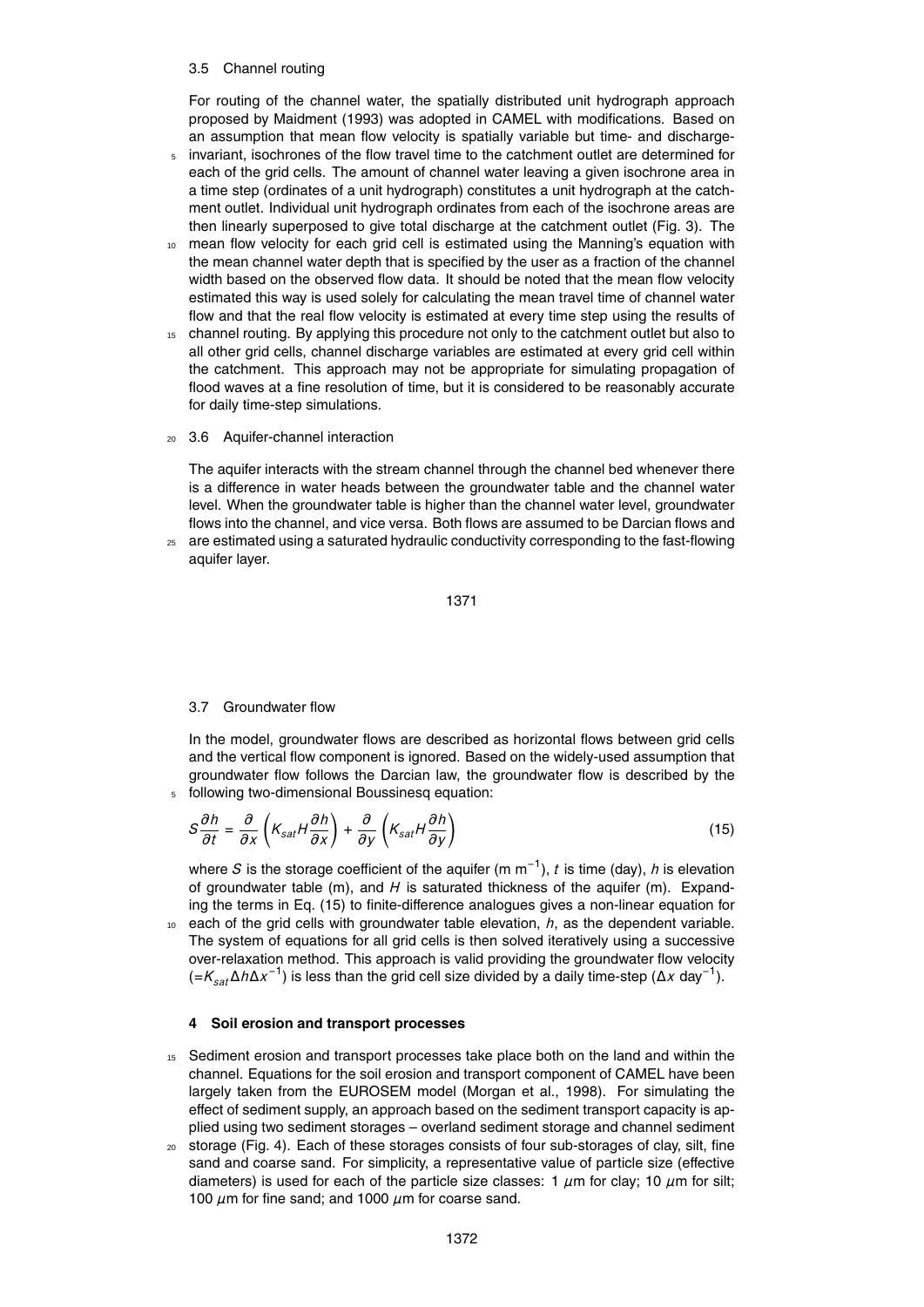#### 4.1 Splash detachment

During a rainfall event, sediment particles on the soil surface are detached by raindrop impacts. This splash detachment by rain drops is related to the kinetic energy of rainfall and is estimated in CAMEL for both direct rainfall and leaf drainage from the canopy.

<sup>5</sup> The kinetic energy of rainfall reaching the ground surface can be described by the following (Brandt, 1989, 1990):

$$
KE_r = \max(8.95 + 8.44 \log t, 0) \cdot R \tag{16}
$$

$$
KE_1 = \max\left(15.8\sqrt{H_c} - 5.87, 0\right) \cdot (R - I_c)
$$
\n(17)

where  $KE_r$  is kinetic energy of direct rainfall (J m<sup>−2</sup>),  $KE_l$  is kinetic energy of leaf <sup>10</sup> drainage from the canopy (J m<sup>−2</sup>), *ι* is rainfall intensity (mm h<sup>−1</sup>), *R* is daily rainfall (mm), *I<sup>c</sup>* is canopy interception (mm), and *H<sup>c</sup>* is canopy height (m). Note that *K E<sup>l</sup>* in Eq. (17) becomes zero if the canopy height is less than 14 cm. The total kinetic energy is estimated by taking into account the ground surface condition. The splash detachment is calculated for each of the particle size classes (Morgan et al., 1998) by:

$$
{}_{15} \t SO_{i} = 10 \eta \left[ KE_{r} (1 - \lambda_{c}) + KE_{i} \lambda_{c} \right] \exp(-bd_{sw}) \zeta_{i}
$$
 (18)

where *SD* is splash detachment by rain drop impact (kg ha−<sup>1</sup> ), *η* is soil detachability index (g J−<sup>1</sup> ), *λ<sup>c</sup>* is a fraction of ground surface covered by plant canopy, *b* is rain drop impact attenuation coefficient, *dsw* is depth of overland surface water (mm), *ς* is fraction of a given particle size class in the top soil, and *i* is subscript for particle size classes.

<sup>20</sup> It is assumed that sediment particles mobilised by splash detachment constitute the initial sediment concentration in the surface runoff.

#### 4.2 Flow detachment

Sediment detachment by rill flows is simulated according to the erosion–deposition theory proposed by Smith et al. (1995). The sediment concentration at the transport 1373

capacity represents the sediment concentration at which the rate of erosion and the accompanying rate of deposition are in balance. The equation for sediment erosion and deposition during rill flow is expressed in terms of settling velocity and transport capacity (Smith et al., 1995):

$$
E_{i} = \mathcal{E}_{i} V_{i} (TC_{i} - C_{i}) W_{r}
$$
 (19)

where FD is sediment detachment by the rill flow (kg m<sup>-1</sup> s<sup>-1</sup>), ε<sub>d</sub> is detachment efficiency coefficient, *v* is settling velocity of sediment particles (m s−<sup>1</sup> ), *T C* is sediment transport capacity of the rill flow (kg m<sup>-3</sup>), and  $C$  is initial sediment concentration in the rill flow (kg m<sup>-3</sup>). The initial sediment concentration is estimated by dividing the amount of splash detachment by the amount of surface runoff. The settling velocity

of sediment particles is estimated using Stokes' law, assuming constant density and viscosity of water.

The sediment transport capacity of the rill flow at a given point is the maximum net erosion potential and is estimated as the following (Govers, 1990; Morgan et al., 1998):

$$
T C_i = \alpha_i \rho \left( \omega - \overline{\omega}_i \right)^{\beta_i} \tag{20}
$$

$$
\omega = s \cdot \bar{u} \tag{21}
$$

$$
\alpha_i = \left(\frac{\phi_i + 5}{0.32}\right)^{-0.6} \tag{22}
$$

$$
\beta_i = \left(\frac{\phi_i + 5}{300}\right)^{0.25} \tag{23}
$$

where  $\alpha$  and  $\beta$  are experimentally-determined coefficients,  $\rho$  is density of sediment <sup>20</sup> particles (=2650 kg m<sup>−3</sup>), *ω* is unit stream power (cm s<sup>−1</sup>),  $\bar{\omega}$  is critical value of unit stream power (cm s−<sup>1</sup> ), *s* is energy slope of water, *ω* is mean flow velocity (cm s−<sup>1</sup> ), and *φ* is median particle size (*µ*m). If the sediment transport capacity is greater than the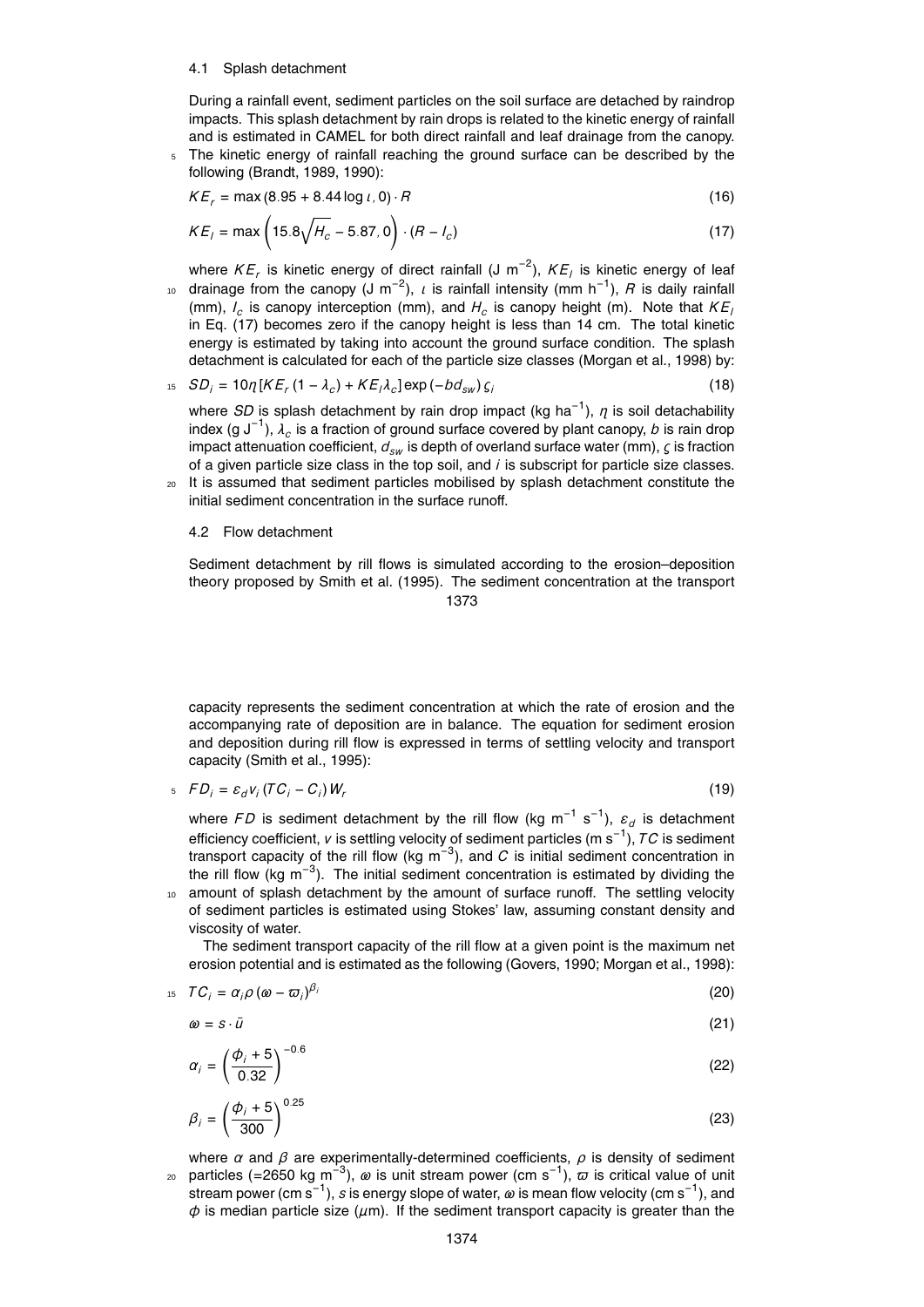initial sediment concentration, more sediment particles may be detached (flow detachment) and transported to the channel. If the sediment transport capacity is less than the initial sediment concentration, however, a part or all of the detached sediment may be deposited and added to the overland sediment storage. Govers (1990) introduced

5 the critical unit stream power,  $\varpi$ , and suggested a value of 0.4 cm s<sup>-1</sup>, but his study covers only a limited range of particle sizes from coarse silt to coarse sand. Therefore the suggested value may not be valid for clay and fine silt. In CAMEL, the value of  $\varpi$ for each of the particle size classes can be adjusted by the user.

The detachment efficiency coefficient, *ε<sup>d</sup>* , in Eq. (19) is used to represent the effect of cohesive soil material on sediment detachment and is defined as a function of the cohesion of wet soil (Rauws and Govers, 1988):

$$
\varepsilon_d = \frac{1}{0.89 + 0.56\zeta}
$$
 (24)

where *ζ* is cohesion of wet soil (kPa). By definition, *ε<sup>d</sup>* takes a value of 1 when the sediment transport capacity is less than the initial concentration (i.e. when net deposition <sup>15</sup> occurs).

## 4.3 Sediment transport to the channel

The amount of sediment transported to the channel by rill flow depends on the transport capacity of the rill flow and the overland sediment storage. When the transport capacity is greater than the initial concentration, flow detachment takes place but its amount is

- <sup>20</sup> limited to the overland sediment storage. If the transport capacity is less than the initial concentration, excess sediment is deposited on the land and no flow detachment takes place. The overland sediment storage thus represents the amount of disaggregated sediment particles on the ground surface. To reflect soil aggregation processes, the size of overland sediment storage is assumed to exponentially decrease over time.
- <sup>25</sup> Transport of sediment particles by preferential flows through soil macropores and field drains is not included in the model due to the complexity of the transport process.

1375

## 4.4 Channel routing – sediment

Sediment transported to the channel through the rill system is added to the channel sediment storage and is transported downstream by channel flows. A comprehensive cascade routing scheme has been developed to simulate sediment detachment

- <sup>5</sup> and deposition processes along the channel network. The channel sediment budgets are calculated first for first-order cells with no upstream cells. The amount of sediment leaving each of the first-order cells is then calculated and routed downstream cell by cell taking into account the isochrones in the course of the downstream transport. Sediment transport processes in the channel are estimated using the same erosion-
- <sup>10</sup> deposition theory applied to the rill flow in Eq. (19), but the sediment cohesion effect is ignored ( $\varepsilon_d$ =1) on the assumption that sediment particles on the channel bed are loose. As sediment transport processes are estimated for each of four particle size classes, the composition of the channel bed sediment may vary according to the transport capacity of the channel flow at a given time and space.

## <sup>15</sup> **5 P transformation processes**

P transformation processes in CAMEL are simulated for organic and inorganic P storages in the soil, aquifer and channel (Fig. 5). For simplification, organic P storages in the aquifer and the channel are ignored. Organic P in the soil is divided into two storages: the active organic P storage  $(P_{AO})$  and the stable organic P storage  $(P_{SO})$ .

- <sup>20</sup> *PAO* consists of P in undecomposed plant residues, livestock excretion, manure and microbes, whereas  $P_{SO}$  is composed of P in stable organic matter i.e. humus. Inorganic P is divided into labile P  $(P_{LB})$ , active inorganic P  $(P_{AI})$  and stable inorganic P  $(P_{SI})$  storages.  $P_{LB}$  is in rapid equilibrium with  $P_{AI}$  which in return is in slow equilibrium with  $P_{SI}$ . When inorganic fertiliser P is added, it rapidly equilibrates between  $P_{LB}$  and  $P_{AI}$ . The
- $25$  slow reaction between  $P_{AI}$  and  $P_{SI}$  then follows. It is assumed  $P_{SI}$  is four times larger than  $P_{AI}$ . In the aquifer and the channel, only inorganic P storages ( $P_{LB}$ ,  $P_{AI}$  and  $P_{SI}$ )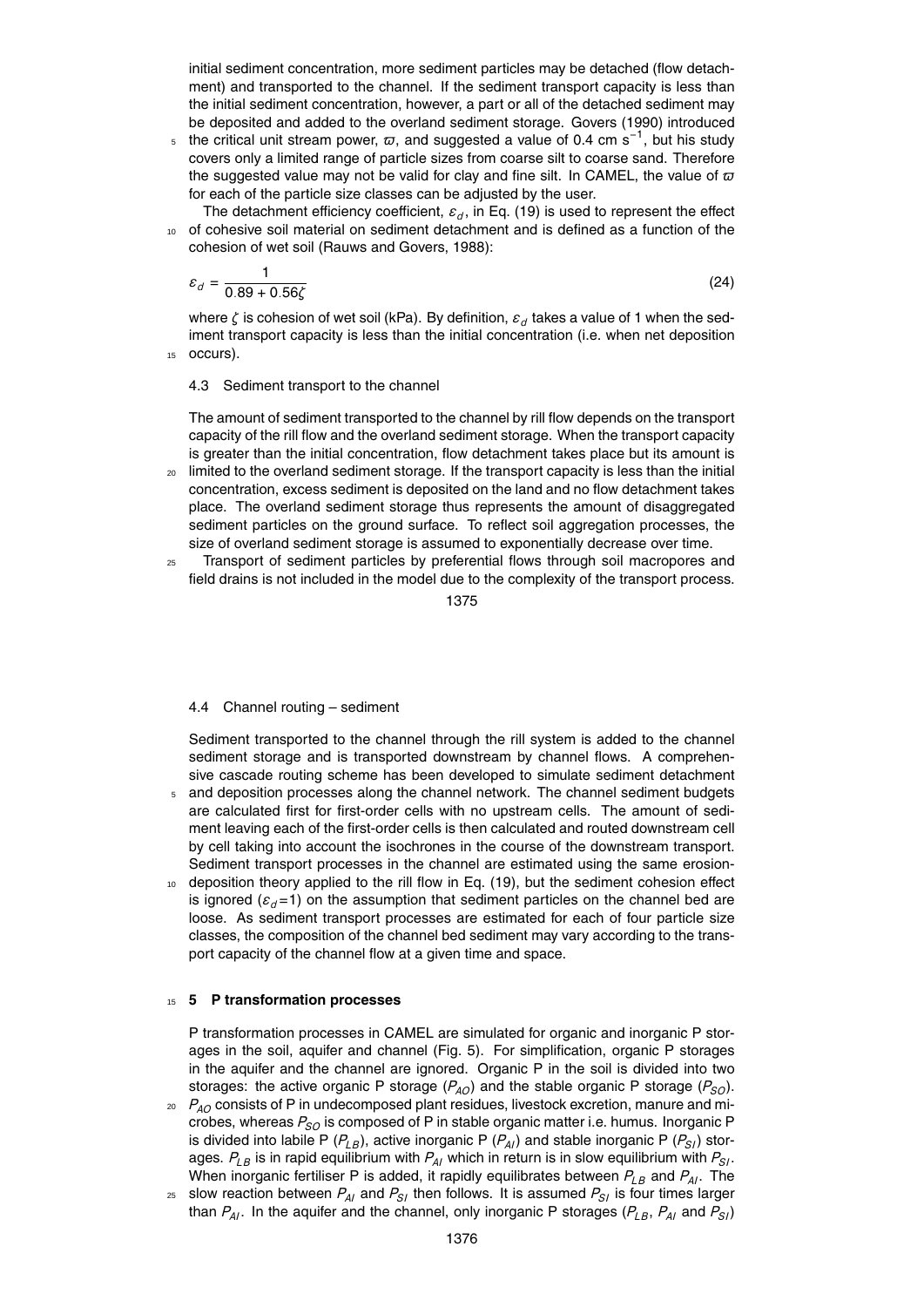are assumed and, therefore, P adsorption and desorption are the only transformation processes simulated in the model.

It is assumed that vertical distribution of P in the soil reaches its maximum at the soil surface and exponentially decreases with depth. Unlike in the soil, P in the aquifer and <sup>5</sup> the channel is assumed to be completely mixed within each of the storages.

#### 5.1 P transformations in the soil

All P transformation rates are estimated using first-order kinetic equations taking into account the effect of soil water content and temperature.

The decomposition rate of active organic matter is assumed to be constant, regard-<sup>10</sup> less of the fraction of fresh organic matter remaining since the last incorporation into the soil. It is also assumed that the decomposition rate is not limited by either the C/N

$$
\dot{\xi}_d = k_d k_{TB} k_\theta P_{AO} \tag{25}
$$

where  $\xi_d$  is active organic P decomposition rate (kg-P ha<sup>−1</sup> day<sup>−1</sup>),  $k_d$  is rate coefficient

- <sup>15</sup> for active organic matter decomposition (day<sup>-1</sup>),  $k_{TB}$  is temperature adjustment factor for biochemical processes,  $\kappa_\theta$  is soil water adjustment factor, and  $P_{AO}$  is active organic P in the soil (kg-P ha $^{-1}$ ). When active organic P is decomposed, it is assumed that 80% of the decomposed P undergoes mineralisation and the remaining 20% is incorporated into the stable organic P storage  $(P_{SQ})$ . So the total mineralisation rate of P is estimated
- <sup>20</sup> as the following:

or C/P ratio:

$$
\xi_m = 0.8 \xi_d + k_h k_{TB} k_\theta P_{SO} \tag{26}
$$

where *<sup>ξ</sup><sup>m</sup>* is P mineralisation rate (kg-P ha−<sup>1</sup> day−<sup>1</sup> ), *k<sup>h</sup>* is rate coefficient for humus mineralisation (day<sup>−1</sup>),  $P_{SO}$  is stable organic P in the soil (kg-P ha<sup>−1</sup>). Mineralised P is added to the labile P storage and there is a reverse process that incorporates labile P

 $25$  back to organic P. However, this immobilisation rate of P is only a very small fraction of the decomposition rate (Jones et al., 1984) and therefore is ignored in the model.

#### 1377

Adsorption of P from the solution to the surface of sediment particles is simulated in two separate processes. When a gradient of P concentrations exists between inorganic P storages, a rapid equilibrium is initially reached between  $P_{LB}$  and  $P_{AI}$  and then a subsequent slow reaction takes place between  $P_{AI}$  and  $P_{SI}$ . The rapid adsorption rate of P from the labile P storage to the active inorganic P storage is estimated using

Eq. (27):

$$
\xi_{ra} = k_{ra} k_{TS} k_{\theta} \left( \sigma_{ra} P_{LB} - P_{AI} \right) \tag{27}
$$

where *<sup>ξ</sup>ra* is rapid adsorption rate of P from *<sup>P</sup>LB* to *<sup>P</sup>AI* (kg-P ha−<sup>1</sup> day−<sup>1</sup> ), *kra* is rate co<sup>e</sup>fficient for rapid adsorption of P from *<sup>P</sup>LB* to *<sup>P</sup>AI* (day−<sup>1</sup> ), *kT S* is temperature adjustment

10 factor for sorption (can exceed 1.0),  $P_{LB}$  is labile P storage (kg-P ha<sup>−1</sup>),  $P_{AI}$  is active inorganic P storage (kg-P ha−<sup>1</sup> ), and *σra* is equilibrium coefficient for rapid adsorption. The slow adsorption rate of P from the active inorganic P storage to the stable inorganic P storage is estimated by assuming that  $P_{SI}$  is four times larger than  $P_{AI}$  in equilibrium:

$$
t_5 \t \xi_{sa} = k_{sa} (4P_{Al} - P_{SI})
$$
\t(28)

where *<sup>ξ</sup>sa* is slow adsorption rate of P from *<sup>P</sup>AI* to *<sup>P</sup>SI* (kg-P ha−<sup>1</sup> day−<sup>1</sup> ), *ksa* is rate coefficient for slow adsorption of P from *<sup>P</sup>AI* to *<sup>P</sup>SI* (day−<sup>1</sup> ), and *PSI* is stable inorganic P storage in the soil (kg-P ha<sup>-1</sup>).

From the P transformation processes defined in Eqs. (25) to (28), the changes in <sup>20</sup> the five P storages are estimated at every time step using a fourth-order Runge-Kutta method for simultaneous solution of the equations.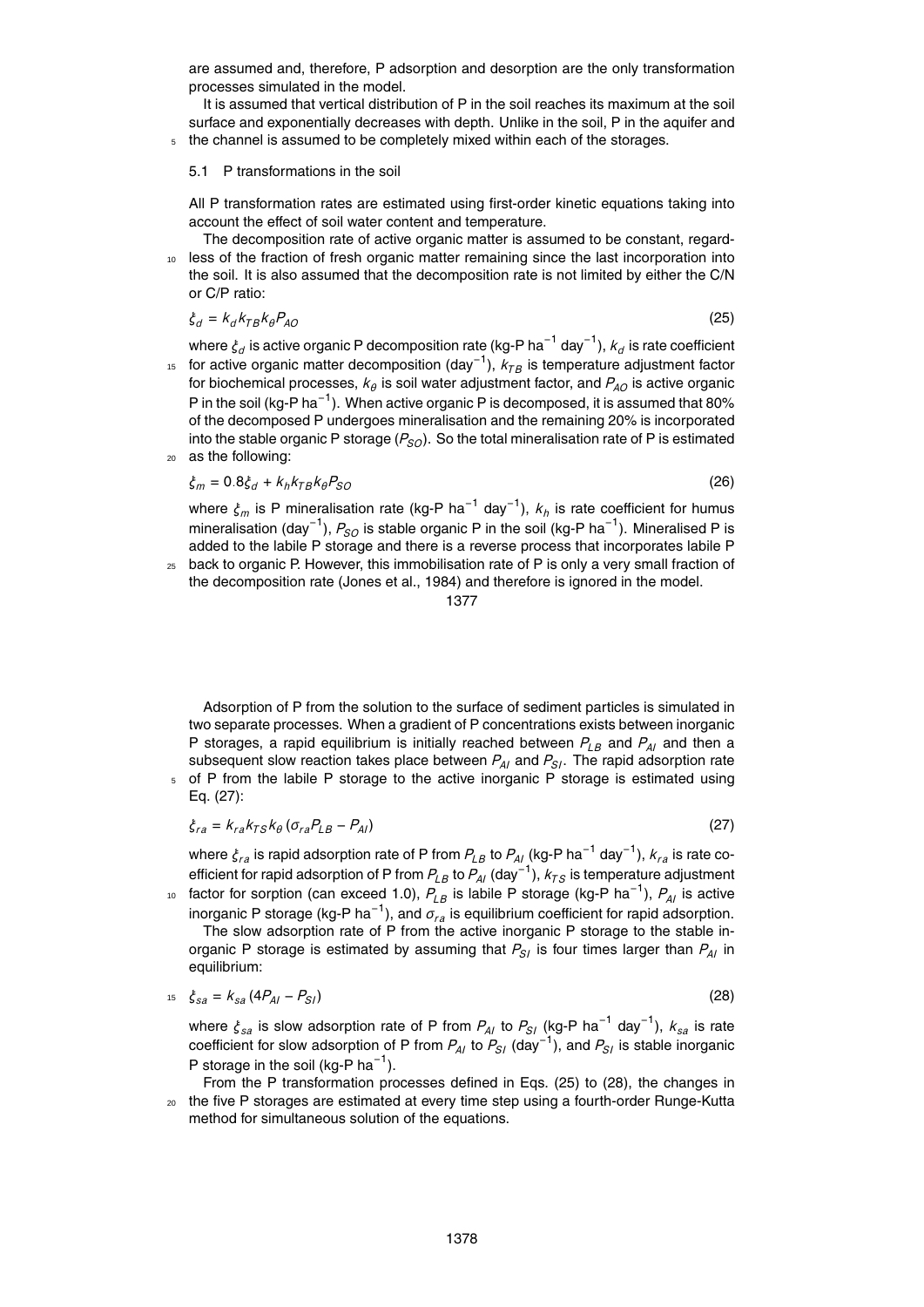#### 5.2 Plant uptake

Uptake of P (mainly in the form of  $H_2$ PO $_4^-$ ) by plant roots is assumed to follow Michaelis-Menten kinetics (Barber, 1980) and is limited by soil water availability:

$$
P_{\mu\rho} = U_{\text{max}}\mu \cdot \frac{C_{DP(rz)}}{M\mu + C_{DP(rz)}} \cdot k_{\psi}
$$
\n(29)

- <sub>5</sub> where  $P_{_{\boldsymbol{\mu} \rho}}$  is P uptake rate by a given plant (kg-P ha<sup>−1</sup> day<sup>−1</sup>),  $U_{\sf max}$  is maximum rate of P uptake by the given plant (kg-P ha<sup>−1</sup> day<sup>−1</sup>),  $\mu$  is a ratio of potential crop coefficient for a given day to the maximum crop coefficient (=*Kco*/*Kco*(max)), *CDP* (*rz*) is concentration of dissolved P in the root zone (kg-P m<sup>-3</sup>), and *M* is Michaelis-Menten's half-saturation constant of dissolved P concentration for the given plant (kg-P  $m^{-3}$ ). Note in Eq. (29)
- <sup>10</sup> that  $U_{\text{max}}$  and *M* are multiplied by  $\mu$  to reflect the seasonal variation of crop growth and hence P demand. The soil water stress factor (*k<sup>ψ</sup>* ) is applied to limit the P uptake rate according to soil water availability. There is no limitation when the soil water content exceeds the field capacity, but P uptake decreases linearly as the soil water content decreases from field capacity to wilting point and no uptake occurs when the soil water
- <sup>15</sup> content is below the wilting point. Thus, Eq. (29) reflects both the P demand and availability in the root zone.

#### 5.3 Factors affecting P transformations

P transformation processes in the model are affected by two environmental factors – soil water content and soil temperature. The effect of soil water content on organic mat-

<sup>20</sup> ter decomposition and mineralisation is estimated using a segmented linear function: the soil water adjustment factor (*k<sup>θ</sup>* ) is zero when there is no soil water, then increases linearly with soil water content to its maximum  $(= 1)$  when the soil water content is at field capacity. The maximum value is maintained until the soil water content is at the mid-point between field capacity and saturation and then decreases to 0.6 when the <sup>25</sup> soil is fully saturated.

1379

Temperature influences the rates of all of the P transformation processes. The effect of temperature on rates of organic matter decomposition and mineralisation, which are driven by microbial activities, is estimated using the soil respiration rate equation proposed by Lloyd and Taylor (1994):

$$
k_{TB} = \exp\left(4.34 - \frac{308.56}{T' + 46.02}\right)
$$
\n(30)

where T' is daily mean soil temperature (℃). Another temperature adjustment factor is used to estimate the effect of temperature on P sorption (Jones et al., 1984):

$$
k_{TS} = \exp(0.115T' - 2.88) \tag{31}
$$

Note that  $k_{TB}$  and  $k_{TS}$  are equal to unity when the soil temperature is 25 °C.

<sup>10</sup> To evaluate the temperature adjustment factors in Eqs. (30) and (31), the mean daily soil temperature is estimated using the approach of Kang et al. (2000) in which the effects of ground litter as well as leaves are accounted for:

$$
T'_{t} = T'_{t-1} + \left(T_{t} - T'_{t-1}\right) \cdot \exp\left[-z\left(\frac{\pi}{\kappa\rho}\right)^{1/2}\right] \cdot \exp\left(k_{\rho}L_{t}\right) \tag{32}
$$

$$
LL_t = \begin{cases} LAl_t + LIT_t \quad \text{(if } T_t > T'_{t-1})\\ LIT_t \quad \text{(if } T_t \le T'_{t-1}) \end{cases}
$$
\n(33)

- $15$  where *z* is soil depth (m), *κ* is thermal diffusivity of the soil (cm<sup>2</sup> s<sup>-1</sup>), *p* is period of diurnal temperature variation (=86 400 s), *k<sup>e</sup>* is extinction coefficient for solar radiation interception through the canopy, *LL* is combined index of leaf area and ground litter (m<sup>2</sup> m<sup>-2</sup>), LIT is LAI equivalent of ground litter (m<sup>2</sup> m<sup>-2</sup>), and t and t-1 are subscripts for daily time-step (day). In the model, for simplicity, soil temperature at a fixed depth
- <sup>20</sup> of 10 cm is estimated and used. Thermal diffusivity of soil varies in a range depending on the soil texture, organic matter and soil water content. However, according to Kang et al. (2000), soil temperature in Eq. (32) is not very sensitive to thermal diffusivity,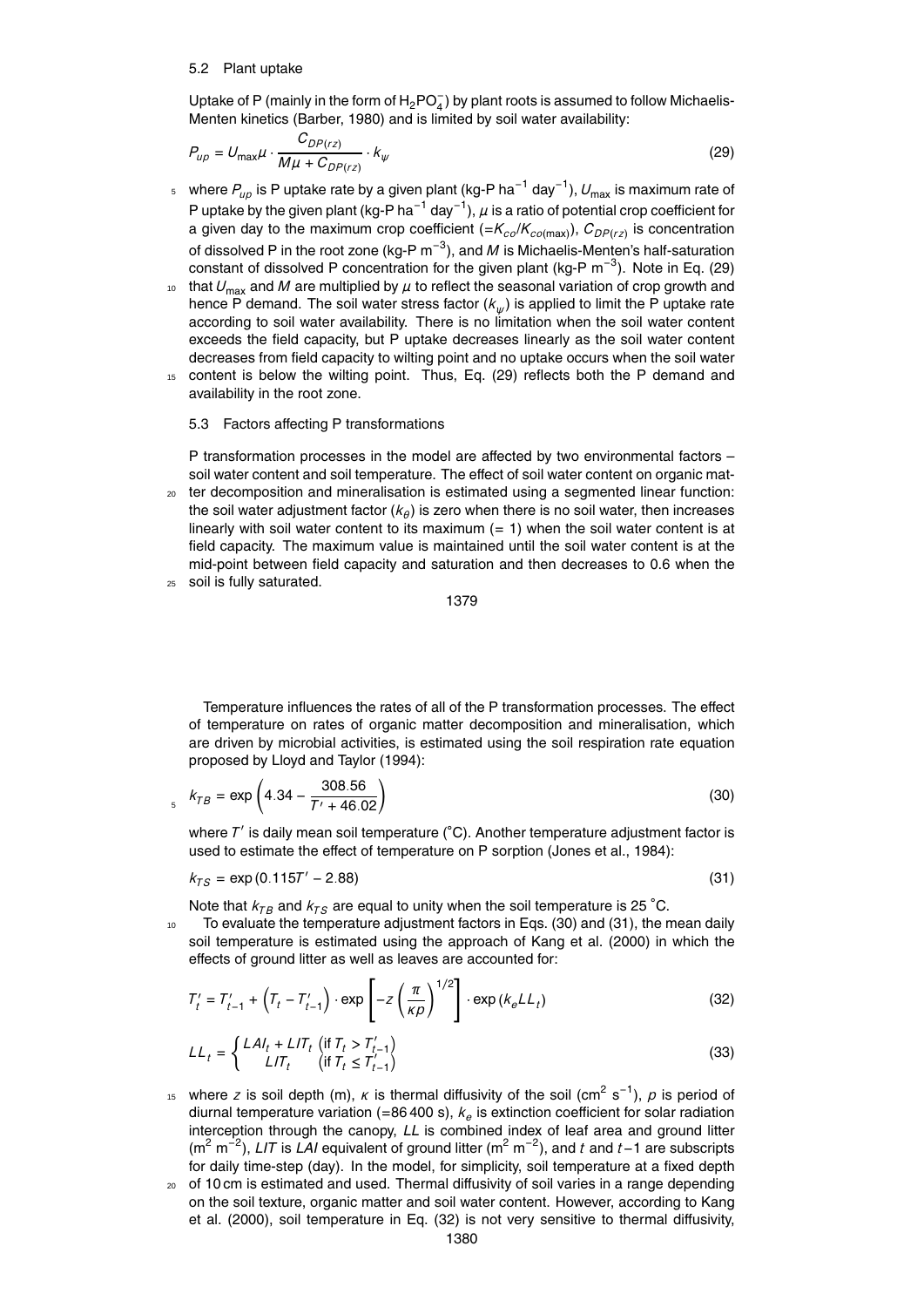but is very sensitive to *LL*. The model uses a constant value for the extinction coefficient for solar radiation interception  $(k_e=0.45)$  and for the thermal diffusivity of the soil  $(\kappa = 5 \times 10^{-7} \text{ m}^2 \text{ s}^{-1}).$ 

## **6 P transport processes**

 $5$  In CAMEL, P transport processes are simulated for both sediment-bound P (particulate P) and dissolved P. The amount of particulate P transported with sediment particles is estimated using P adsorption capacity of each of the sediment particle size classes and the transport of dissolved P is estimated using a transfer function. Dissolved P here refers to inorganic P only and the transport of dissolved organic P is not simulated 10 in the model.

#### 6.1 Transport of particulate P by surface runoff

For estimating transport of particulate P by surface runoff from overland to channel, it is assumed that only particulate P in the top 1 cm of the soil can be transported. The amount of P transported in particulate form by surface runoff is estimated for each 15 particle size class using Eq. (34):

$$
PP_{sr} = S_{sr} \cdot C_{PP(top)} \cdot \varepsilon_p \tag{34}
$$

where  $PP_{sr}$  is amount of particulate P transported from the soil to the channel (kg-P ha<sup>−1</sup>),  $S_{\scriptscriptstyle{sr}}$  is sediment transported to the channel by surface runoff (kg ha<sup>−1</sup>),  $C_{\scriptscriptstyle{P}P(top)}$ is concentration of particulate P in the top 1 cm of the soil (kg-P kg<sup>-1</sup>), and  $\varepsilon_P$  is

 $_{\text{20}}$   $\,$  enrichment ratio of P.  $C_{PP (top)}$  is estimated based on top soil texture, vertical distribution of P, and P adsorption capacity of sediment particles. The enrichment ratio, *ε<sup>p</sup>* , is defined as the concentration of P in the eroded sediment divided by the P concentration in the soil. The enrichment ratio of P in sediment decreases markedly with the amount

$$
1381\\
$$

of eroded sediment and a logarithmic relationship suggested by Menzel (1980) is used in the model:

$$
\varepsilon_p = \exp\left(2 - 0.2 \ln S_{sr}\right) \tag{35}
$$

Transport of particulate P by preferential flows through soil macropores and field drains <sup>5</sup> is ignored in the model.

#### 6.2 Transport of dissolved P in the soil

Dissolved P is transported to the channel by surface runoff and preferential flows, and it is also transported to the aquifer by recharge flows. As surface runoff flows over the top soil, water interacts with the top soil, transporting some of the dissolved P in

<sup>10</sup> pore waters. In the model, this process is conceptualised using a transfer function that estimates the proportion of dissolved P transported from the soil pore water to the channel by surface runoff. It is assumed that surface runoff interacts with the top 1 cm of the soil. The amount of dissolved P transported by surface runoff is estimated by the following:

$$
^{15}DP_{sr} = P_{LB(top)} \cdot \Pi_{sr} \tag{36}
$$

$$
\Pi_{sr} = 1 - \exp\left(-\frac{Q_{sr}}{\Omega_{sr}}\right) \tag{37}
$$

where  $DP_{sr}$  is amount of dissolved P transported from the top soil to the channel by surface runoff (kg-P ha $^{-1}$ ),  ${\mathsf P}_{\mathit{LB}(top)}$  is labile P in the top 1 cm of the soil (kg-P ha $^{-1}$ ),  ${\mathsf \Pi}_{_{SI}}$ is a transfer function for the dissolved P transported by surface runoff,  $Q_{sr}$  is surface

runoff expressed in water depth (m), and  $\Omega_{sr}$  is the amount of surface runoff when 63% of dissolved P is transported (m). As illustrated in Fig. 6, the transfer function Π in Eq. (37) takes an exponential rise-to-maximum form varying from 0 to 1 according to the ratio of *Q* to Ω. When *Q* is equal to Ω, 63% of dissolved P in the soil is transported. The rationale behind this transfer function is that the amount of dissolved P transported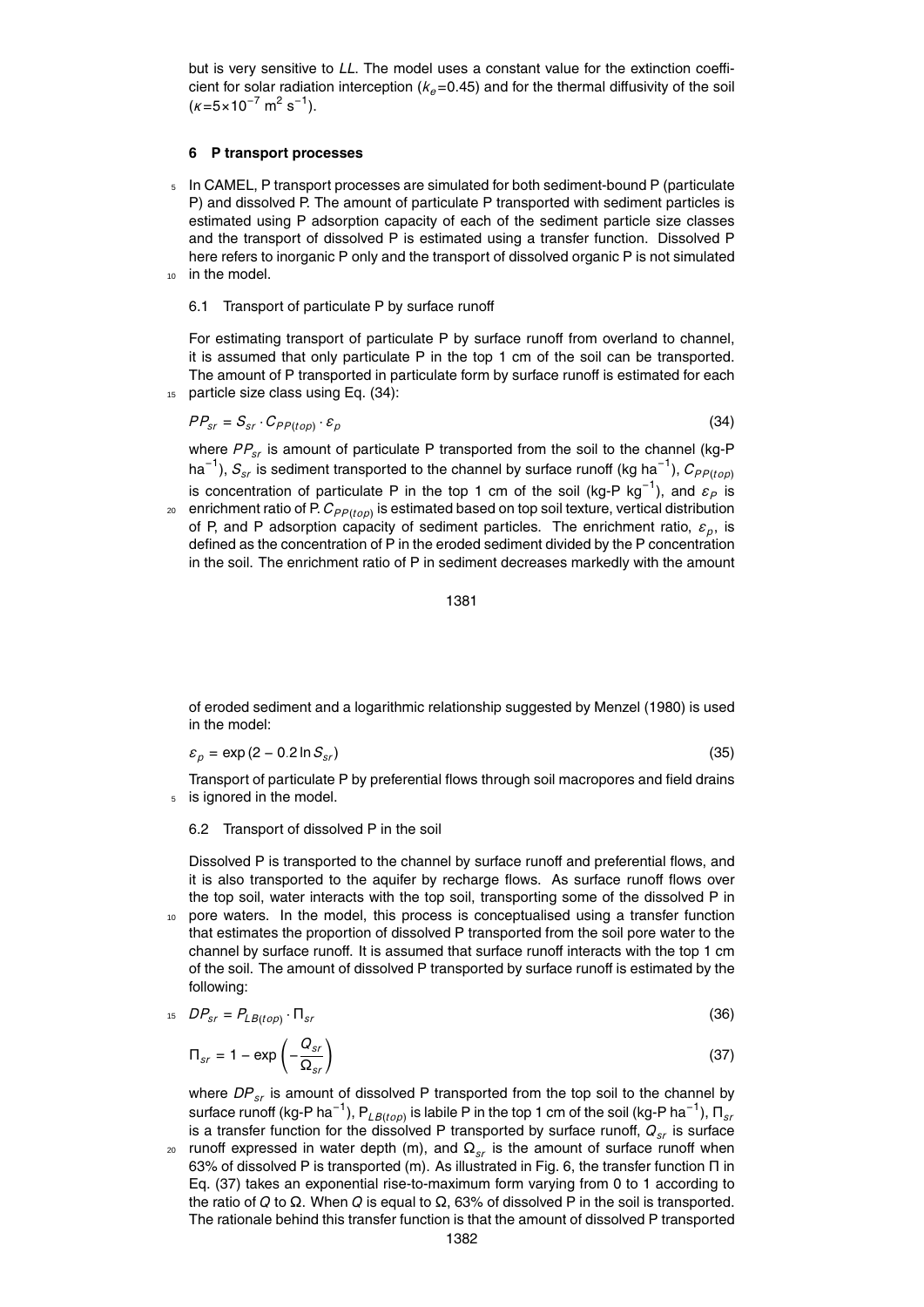by unit water flow decreases as water flow increases. For a given *Q*, a larger Ω means less transport of dissolved P and vice versa.

Preferential flows through macropores and field drains are an important hydrologic pathway that may transport a significant amount of dissolved P. When water flows

- <sup>5</sup> through macropores, dissolved P in pore waters adjacent to the flow pathway is transferred to the flowing water by advection and diffusion. Preferential flows are a quick transport system, and the amount of dissolved P that is transported is limited by the interaction between the flowing water and pore waters. In the model, movement of dissolved P from pore waters to the flowing water takes place at 'interactive zones' which
- <sup>10</sup> represent interactive pores of the soil around flow pathways. The amount of dissolved P transported by field drain flows is estimated by applying a transfer function to the amount of dissolved P in the interactive zone:

$$
DP_{fd} = P_{LB(fd)} \cdot \Pi_{fd} \tag{38}
$$

where  $DP_{fd}$  is amount of dissolved P transported from the soil to the channel by field

<sup>15</sup> drain flows (kg-P ha<sup>-1</sup>), P<sub>LB(fd)</sub> is labile P in the interactive zone between water table and field drains (kg-P ha $^{-1}$ ),  $\bm{\mathsf{\Pi}}_{fd}$  is transfer function for dissolved P transported by field drain flows, similarly defined as in Eq. (37).

Similarly, the amounts of dissolved P transported through soil macropores to the channel and to the aquifer are estimated by the following:

$$
p_{mp} = P_{LB(mp)} \cdot \Pi_{mp} \tag{39}
$$

$$
DP_{sa} = P_{LB(sa)} \cdot \Pi_{sa} \tag{40}
$$

where *DP<sub>mp</sub>* is amount of dissolved P transported from the soil to the channel by macropore flows (kg-P ha<sup>−1</sup>), *DP<sub>sa</sub>* is amount of dissolved P transported from the soil to the aquifer by macropore flows (kg-P ha<sup>-1</sup>), P<sub>LB(mp)</sub> is labile P in the interactive

25 zone below water table (kg-P ha<sup>−1</sup>), P<sub>LB(sa)</sub> is labile P in the soil below water table

1383

(kg-P ha<sup>-1</sup>), and Π<sub>*mp*</sub> and Π<sub>sa</sub> are transfer functions for dissolved P transported by macropore flow and aquifer recharge flow, respectively.

- 6.3 Transformations and transport of dissolved P in the aquifer
- P transformation processes in the aquifer (fast and slow sorption) are estimated using <sup>5</sup> equations similar to Eqs. (27) and (28) based on an assumption that groundwater is completely mixed and that the groundwater temperature is constant. Dissolved P in the aquifer can be transported to the soil by a rise in the groundwater table, to/from the channel by channel-aquifer interaction flows, or to/from the aquifer of neighbouring cells according to water head differences. The amount of dissolved P transported is estimated by multiplying the mean concentration of dissolved P with the corresponding groundwater flux.

## 6.4 Transformations and transport of P in the channel

Transport of P along the channel network is calculated using the same approach used for channel routing of sediment particles. P transformation processes (fast and slow

- <sup>15</sup> sorption) are first estimated for first-order cells and then both particulate and dissolved P are transported to the downstream channel where P transformations are estimated taking account of all upstream inputs. Through this comprehensive cascade routing scheme, P transformations and transport are simulated cell by cell all the way down to the catchment outlet.
- <sup>20</sup> In-stream P transformation processes are estimated using equations similar to Eqs. (27) and (28), based on the assumption that the channel water is completely mixed and that the channel water temperature is the same as the soil temperature. The P adsorption capacity of the channel bed is determined by particle size distributions of the channel bed sediment storage.
- $25$  The amount of particulate P transported by channel flows is estimated for each of the particle size classes by multiplying the amount of sediment transported downstream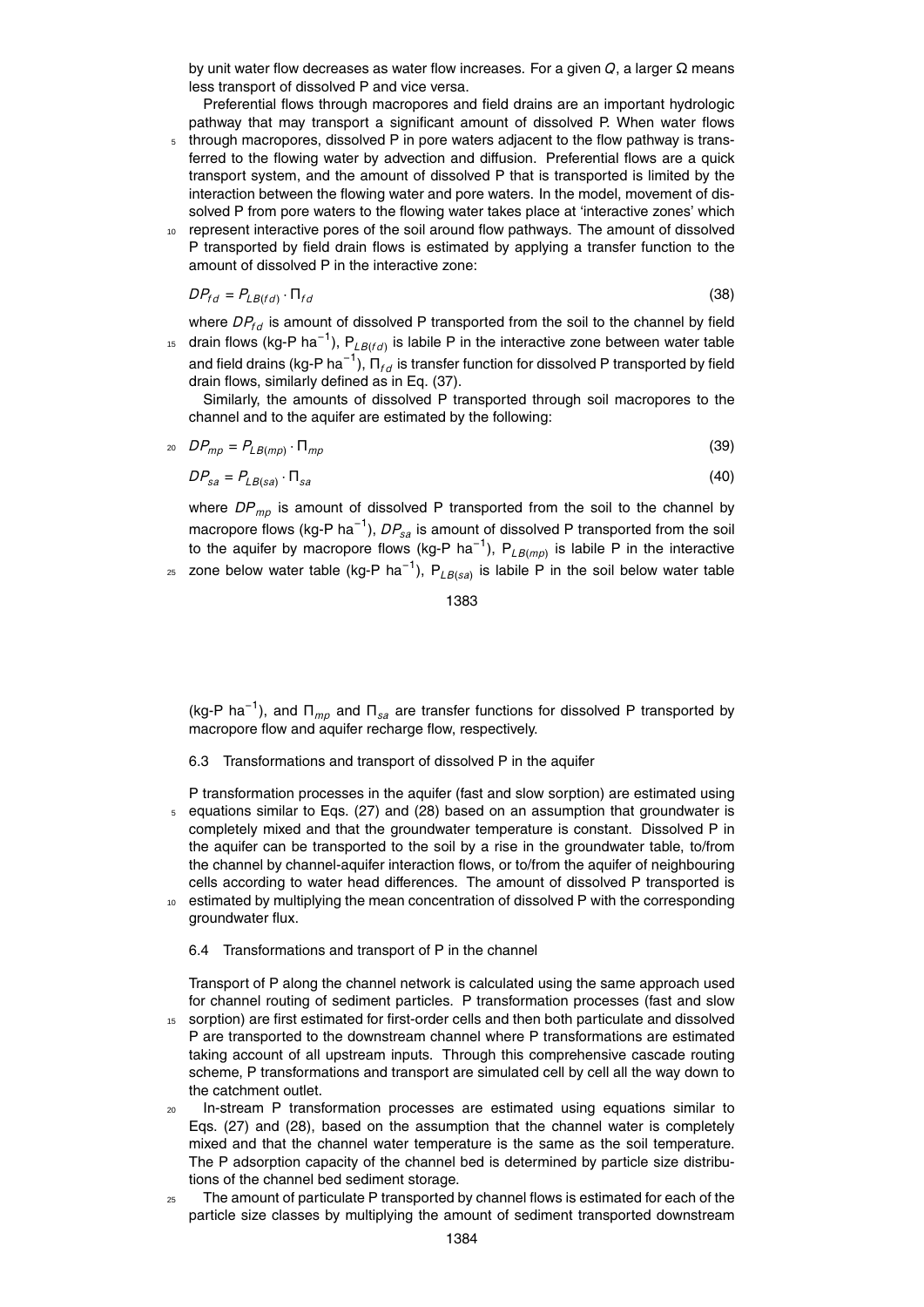with the concentration of particulate P in the channel bed sediment storage:

 $PP_{ch} = S_{ch} \cdot C_{PP(ch)}$ 

where *PP<sub>ch</sub>* is amount of particulate P transported by downstream channel flows (kg-P),  $S_{ch}$  is sediment transported to downstream by channel flows (kg), and  $C_{PP(ch)}$ 

(41)

(42)

 $5$  is concentration of particulate P in the channel bed sediment storage (kg-P kg<sup>-1</sup>). The value of  $C_{PP(ch)}$  is estimated using the composition of the channel bed sediment storage and the P adsorption capacity of sediment particles.

As complete mixing is assumed in the channel, the amount of dissolved P transported downstream is proportional to the ratio of downstream water discharge to the <sup>10</sup> total amount of interactive water in the channel:

$$
DP_{ch} = P_{LB(ch)} \frac{Q_{ch}}{Q_{ch} + lW_{ch}}
$$

where *DPch* is amount of dissolved P transported to the downstream by channel flows (kg-P ha−<sup>1</sup> ), P*LB*(*ch*) is labile P in the channel (kg-P ha−<sup>1</sup> ), *Qch* is downstream channel water discharge (m<sup>3</sup>), *IW<sub>ch</sub>* is interstitial water in the channel bed which consists of

<sup>15</sup> water in the channel bed sediment storage and in the top 1 cm of the firm channel bed  $(m<sup>3</sup>)$ . The interstitial water in the top 1 cm of the firm channel bed is introduced here to prevent all of the dissolved P from being transported downstream when the channel bed has no loose sediment storage.

## **7 Discussion**

<sup>20</sup> 7.1 Suitability of CAMEL for identifying CSAs of P

There are several essential requirements for a catchment model to be able to identify CSAs of P at the catchment scale. Firstly, the catchment model should be spatiallydistributed so that variations of P-related processes are simulated across the catchment. CAMEL is fully-distributed in horizontal dimensions, but it is not fully-distributed

1385

vertically, having only one soil layer and two aquifer layers. However, P transport by surface runoff, which is one of the most significant mechanisms of P transport in many areas, is estimated using P pools in the top 1 cm of the soil layer. Thus, although the model is not fully-distributed vertically, the P processes are simulated appropriately.

<sup>5</sup> Secondly, both surface and subsurface processes should be simulated to take into account the various transport processes of particulate P and dissolved P. In CAMEL, surface and subsurface hydrological processes are explicitly represented, as are P transport processes. Particulate P is transported only by surface runoff but dissolved P can be transported by surface runoff, preferential flows, groundwater recharge flux, 10 and groundwater flows.

Thirdly, the fate of P during transport along a stream channel network should be simulated. CAMEL has a comprehensive cell-by-cell cascade routing scheme for simulating the fate of sediment particles and P along the stream channel network. Thus CAMEL can simulate deposition and re-suspension of particulate P, and adsorption

<sup>15</sup> and desorption of dissolved P. These together define the P retention characteristics over time and space.

Thus, CAMEL satisfies the requirements to a reasonable degree and should be appropriate for identifying CSAs of P at the catchment scale.

## 7.2 Other potential application areas

- <sup>20</sup> CAMEL can be used for other applications as well as for identifying CSAs. As a distributed process-oriented model, it can be used for estimating land use change impacts on water quality. Land use changes (e.g. afforestation or deforestation) in parts of a catchment can be represented in the model by assigning new land covers to the corresponding grid cells. Changed values of land cover related parameters (e.g. surface
- <sup>25</sup> roughness, LAI, fertiliser application rate, etc.) in process-oriented equations will be translated into changes in the simulated water flow and water quality. Similarly, CAMEL can also evaluate the effectiveness of certain types of BMPs (best management practices) that may be implemented only in parts of a catchment.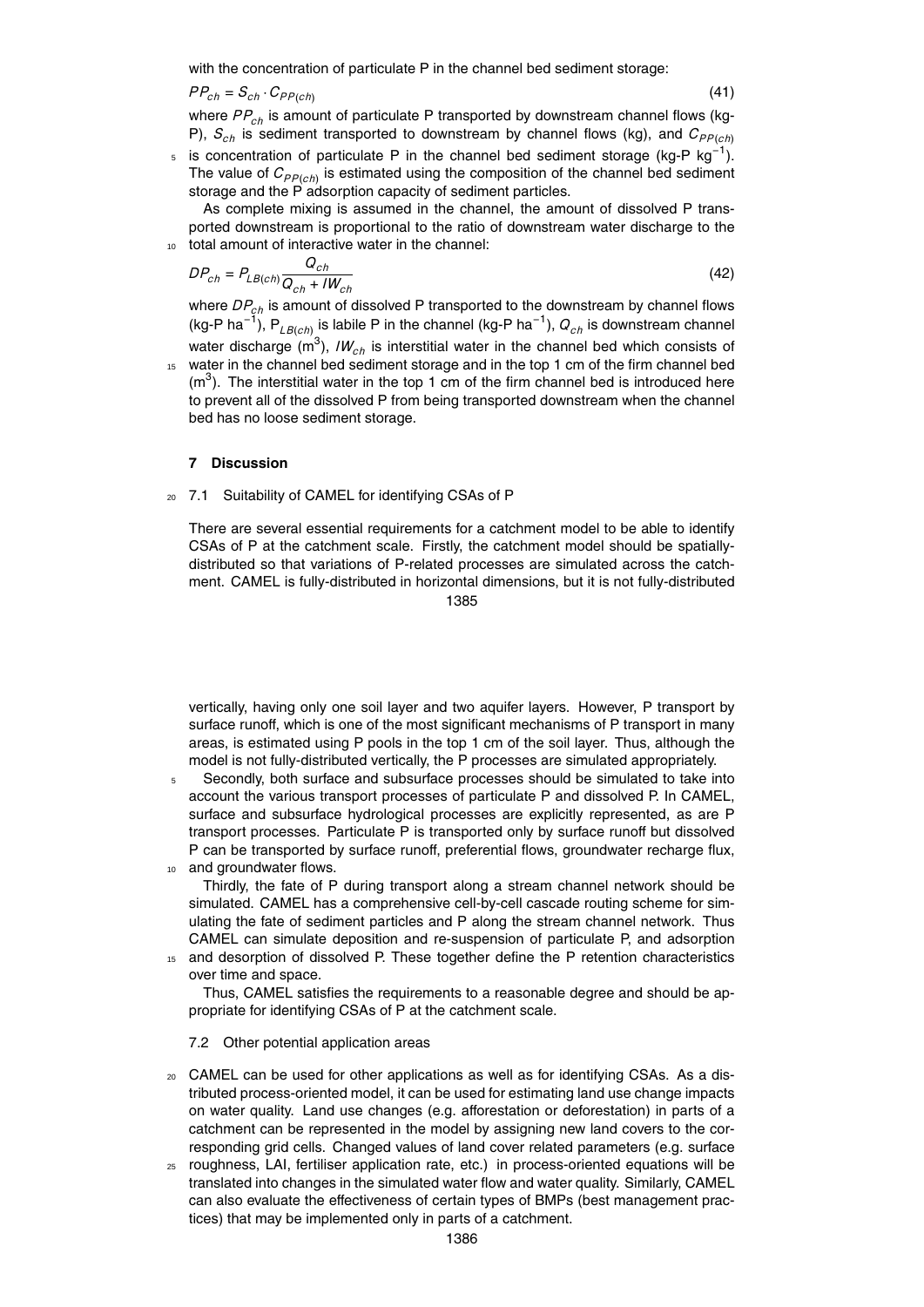Using a comprehensive cascade channel routing scheme, CAMEL simulates detachment, deposition and re-suspension of sediment particles for four particle-size classes. Although the model cannot take account of in-stream heterogeneity within a grid cell, CAMEL simulates the distribution of sediment particles across the whole stream chan-

<sup>5</sup> nel network at every daily time-step. Thus, this capability of the model to simulate sediment distributions over space and time can be useful for certain ecological studies regarding sediment-related stream habitats.

CAMEL also takes into account the effects of soil water content and soil temperature on P transformation processes. Thus, the model can evaluate, to a degree, potential impacts of climate change on P dynamics in soil and water.

Although it simulates both surface and subsurface processes in a distributed manner, CAMEL sparingly employs iterative numerical approaches. Thus, the computing power required for CAMEL simulations is relatively low, and therefore the model can be used for long-term simulations.

<sup>15</sup> 7.3 Limitations of CAMEL

CAMEL has some limitations in its representation of hydrological and hydrochemical processes, which stem from the structure of the model. The most significant limitations are considered to be:

**–** CAMEL has only one soil layer and therefore the state variables such as soil water <sup>20</sup> content need to be aggregated for the whole soil column. This may be reasonable for shallow soils, but may not be so for deep soils.

**–** As the model runs at daily time-steps, state variables are estimated using daily mean values. For estimating slow/steady-processes (e.g. aquifer recharge), daily mean values are reasonable. But for fast/ephemeral-processes (e.g. infiltration-<sup>25</sup> excess runoff), daily mean values may not be appropriate and this could be a

major limitation. For example, CAMEL estimates the accumulated infiltration using an hourly rainfall intensity derived from the daily mean. This is likely to sub-1387

stantially underestimate the real hourly rainfall intensity during storm events. This means that the model is likely to overestimate the accumulated infiltration and consequently underestimate infiltration excess and sediment transport capacity of the surface runoff. This limitation of the model could be alleviated by using <sup>5</sup> rainfall duration data to estimate hourly rainfall intensities. However, this is not included in the current version of the model.

- **–** The current version of the model has no snow component and cannot simulate snow melting events.
- **–** The channel routing components of the model does not allow for lakes or reser-<sup>10</sup> voirs.
- **–** In the model, inorganic P is transported in either particulate or dissolved forms, but no transport of organic P is taken into consideration. This is reasonable for intensive agricultural areas where a large amount of inorganic P fertilisers are applied on a regular basis. However, it may not be appropriate for non-agricultural 15 areas or intensive livestock farming areas where the transport of organic P is significant.
	- **–** CAMEL has no biological components for in-stream P dynamics and thus cannot simulate decomposition and mineralisation of organic materials or uptake of P by phytoplankton and algae;
- <sup>20</sup> The authors hope that these limitations of CAMEL will be addressed in future versions of the model.

# **8 Conclusions**

Phosphorus (P) transformation and transport processes vary greatly in time and space. For effective implementation of P control measures in a catchment, it is of utmost im-

<sup>25</sup> portance to identify critical source areas (CSAs) of P and major P transport processes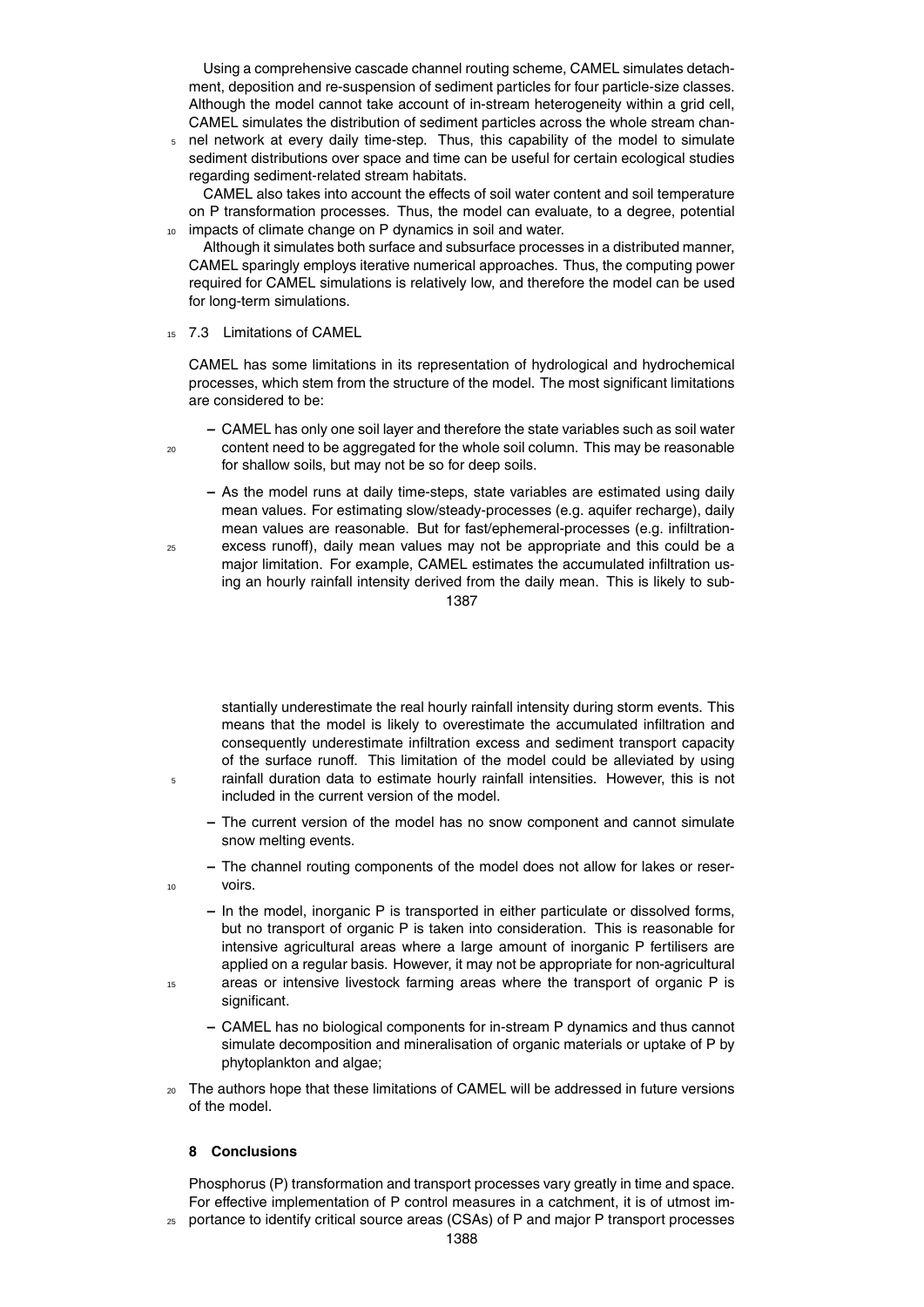from CSAs. A mathematical model can be a useful tool for identifying CSAs of P if the model structure is appropriate.

A distributed continuous simulation model, CAMEL (Chemicals from Agricultural Management and Erosion Losses), has been developed for simulating daily transport

- <sup>5</sup> of water, sediment and P at the catchment scale. CAMEL describes a catchment using a network of square grid cells that represent corresponding soil-aquifer columns. Every grid cell consists of various storages of water (canopy, soil, aquifer and channel water), sediment (overland and channel-bed sediment) and P (active organic, stable organic, labile, active inorganic and stable inorganic P), and hydrological and hydro-
- chemical processes are described as movements of mass between these storages. With a network of self-contained cells and comprehensive routing schemes, CAMEL is able to simulate both surface and subsurface processes. Although a few conceptual approaches are used, most of the hydrological and hydrochemical processes in the model are represented using process-based equations.
- <sup>15</sup> The distributed, process-oriented structure of CAMEL enables the model to be used for identifying CSAs of P at the catchment scale. With sparingly employed iterative numerical approaches, CAMEL requires a relatively low cost of computing power, which allows for long-term scale applications such as evaluating climate change impacts on water quality. The model has been designed to suit the Scottish environment, but is <sup>20</sup> appropriate for application elsewhere in the temperate region.

## **Notation**

- $\alpha$ ,  $\beta$  experimentally-determined coefficients to estimate sediment transport capacity (dimensionless)
- *γ* psychrometric constant (kPa °C<sup>-1</sup>)
- $δ$  gradient of saturated vapour pressure over temperature (kPa  $°C^{-1}$ )
- $\delta_b$  bulk density of the soil (g cm<sup>−3</sup>)
- *ε<sup>d</sup>* detachment efficiency coefficient (dimensionless)

- *ε*<sub>*P*</sub> enrichment ratio of P (dimensionless)<br> *ζ* cohesion of wet soil (kPa)
- *ζ* cohesion of wet soil (kPa)
- $\eta$  soil detachability index (g J<sup>-1</sup>)
- $\theta$  soil water content (m<sup>3</sup> m<sup>-3</sup>)
- $\theta_{res}$  residual soil water content (m<sup>3</sup> m<sup>-3</sup>)
- $\theta_{sat}$  saturated soil water content (m<sup>3</sup> m<sup>-3</sup>)
- $\iota$  rainfall intensity (mm h<sup>-1</sup>)
- $\kappa$  thermal diffusivity of the soil (cm<sup>2</sup> s<sup>-1</sup>)
- $\lambda$  latent heat of vaporisation of water (MJ kg<sup>-1</sup>)
- *λc* fraction of ground surface covered by plant canopy (dimensionless)
- *µ* ratio of potential crop coefficient for a given day to the maximum crop coefficient (=*Kco*/*Kco*(max))
- *v* settling velocity of sediment particles  $(m s^{-1})$
- ξ<sub>*d*</sub> active organic P decomposition rate (kg-P ha<sup>-1</sup> day<sup>-1</sup>)
- *<sup>ξ</sup><sup>m</sup>* P mineralisation rate (kg-P ha−<sup>1</sup> day−<sup>1</sup> )
- *<sup>ξ</sup>ra* rapid adsorption rate of P from *<sup>P</sup>LB* to *<sup>P</sup>AI* (kg-P ha−<sup>1</sup> day−<sup>1</sup> )
- *<sup>ξ</sup>sa* slow adsorption rate of P from *<sup>P</sup>AI* to *<sup>P</sup>SI* (kg-P ha−<sup>1</sup> day−<sup>1</sup> )
- $\rho$  density of sediment particles (=2650 kg m<sup>-3</sup>)
- *σra* equilibrium coefficient for rapid adsorption (dimensionless)
- *ς* fraction of a given particle size class in the top soil (dimensionless)
- *φ* median particle size (*µ*m)
- *ω* unit stream power (cm s−<sup>1</sup> )
- $\varpi$  critical value of unit stream power (cm s<sup>-1</sup>)
- ∆*l* field drain spacing (m)
- ∆*t* time step (day)
- ∆*x* cell size (m)
- Π*f d* transfer function for dissolved P transported by field drain flow (dimensioless)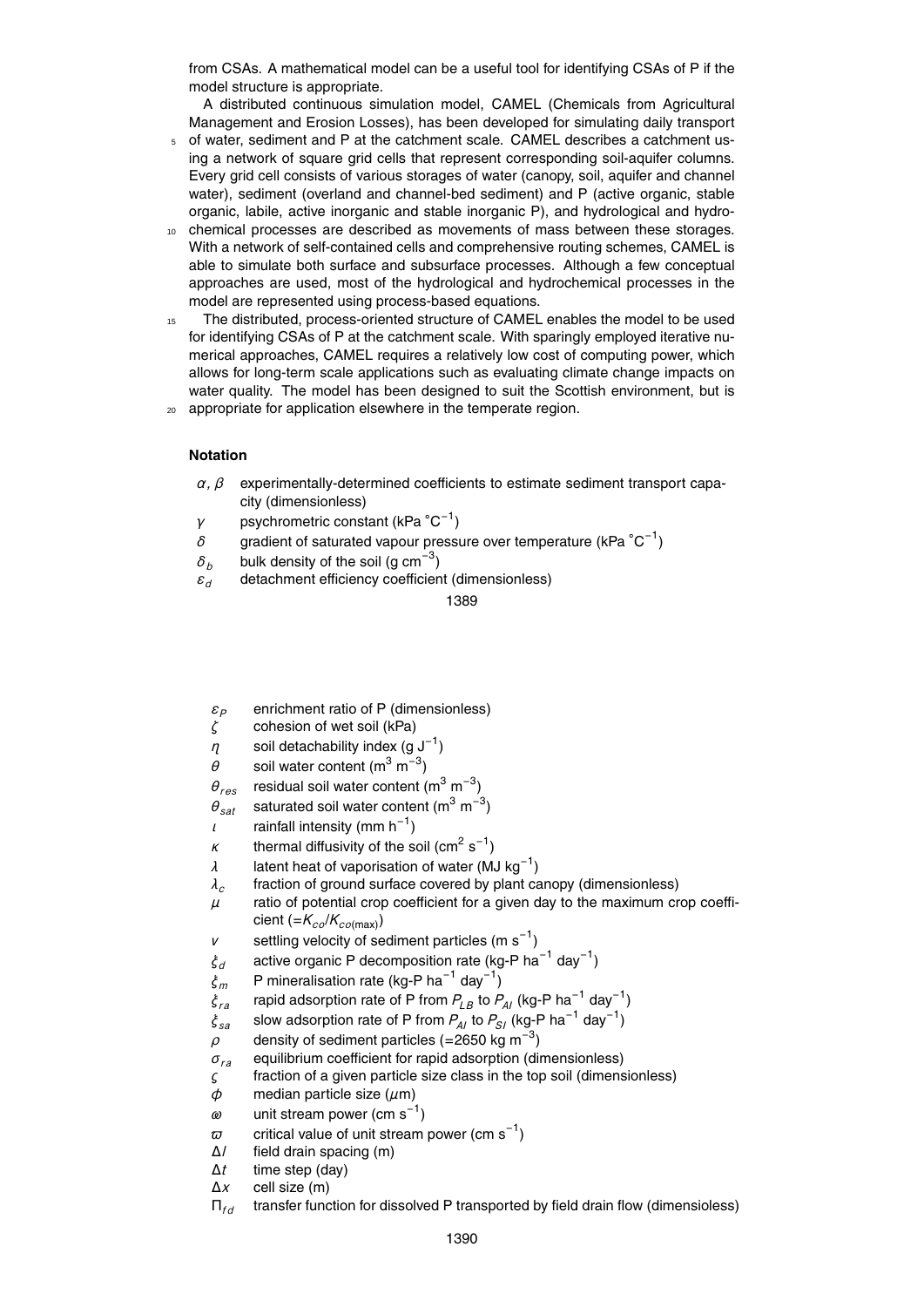| $\Pi_{mp}$                           | transfer function for dissolved P transported by macropore flow (dimen-<br>sionless)                                                                     |
|--------------------------------------|----------------------------------------------------------------------------------------------------------------------------------------------------------|
| $\Pi_{sa}$                           | transfer function for dissolved P transported by aquifer recharge flow<br>(dimensionless)                                                                |
| $\Pi_{sr}$                           | transfer function for dissolved P transported by surface runoff (dimen-<br>sionless)                                                                     |
| $\Omega_{sr}$<br>А                   | amount of surface runoff when 63% of dissolved P is transported (m)<br>macroporosity factor (dimensionless)                                              |
| $A_h$<br>b                           | energy advected to the water body (MJ $m^{-2}$ day <sup>-1</sup> )<br>rain drop impact attenuation coefficient (dimensionless)                           |
| C<br>$C\%$                           | initial sediment concentration in the rill flow (kg $m^{-3}$ )<br>volume percent of clay (%)                                                             |
| $C_{DP(rz)}$<br>$C_{PP(ch)}$         | concentration of dissolved P in the root zone (kg-P $m^{-3}$ )<br>concentration of particulate P in the channel bed sediment storage (kg-<br>$P kg^{-1}$ |
| $C_{PP(top)}$<br>$d_{eq}$            | concentration of particulate P in the top 1 cm of the soil (kg-P $kg^{-1}$ )<br>equivalent depth in Hooghoudt equation (m)                               |
| $d_{soil}$<br>$d_{\mathit{sw}}$<br>D | depth of the soil layer (m)<br>depth of overland surface water (mm)<br>vapour pressure deficit (kPa)                                                     |
| $DP_{ch}$                            | amount of dissolved P transported to the downstream by channel flows<br>$(kg-P ha^{-1})$                                                                 |
| $DP_{fd}$                            | amount of dissolved P transported from the soil to the channel by field<br>drain flows (kg-P ha <sup>-1</sup> )                                          |
| $DP_{mp}$                            | amount of dissolved P transported from the soil to the channel by<br>macropore flows (kg-P $ha^{-1}$ )                                                   |
| $DP_{sa}$                            | amount of dissolved P transported from the soil to the aquifer by macro-<br>pore flows (kg-P $ha^{-1}$ )                                                 |

- *DPsr* amount of dissolved P transported from the top soil to the channel by surface runoff (kg-P ha $^{-1}$ )
- *Ec* transpiration rate of a crop (mm day $^{-1}$ )
- $E_p$  potential evaporation rate (mm day<sup>-1</sup>)
- $E_{rc}$  reference crop transpiration rate (mm day<sup>-1</sup>)
- $E_s$  evaporation rate from the soil surface (mm day<sup>-1</sup>)
- *f* infiltration rate (mm hr<sup>−1</sup>)
- *F* accumulated infiltration (mm)
- $FD$  sediment detachment by rill flow (kg m<sup>-1</sup> s<sup>-1</sup>)
- $G$  heat conduction into the soil (MJ m<sup>-2</sup> day<sup>-1</sup>)
- *h* elevation of groundwater table (m)
- *H* saturated thickness of the aquifer (m)<br> $H_c$  canopy height (m)
- 
- canopy interception (mm)

 $H_c$  canopy height (m)<br>  $I_c$  canopy interceptio<br>  $I W_{ch}$  interstitial water in interstitial water in the channel bed which consists of water in the channel bed sediment storage and in the top 1 cm of the firm channel bed  $(m^3)$ 

- $k_{\theta}$  soil water adjustment factor (dimensionless)
- $\frac{k_d}{k_e}$ rate coefficient for active organic matter decomposition  $\left(\text{day}^{-1}\right)$
- extinction coefficient for solar radiation interception through the canopy
- $k_{\text{eff}}$  effective hydraulic conductivity of the soil (m h<sup>-1</sup> or m day<sup>-1</sup>)
- *kh* rate coefficient for humus mineralisation  $\left(\text{day}^{-1}\right)$

 $k_{ra}$  rate coefficient for rapid adsorption of P from  $P_{LB}$  to  $P_{AI}$  (day<sup>-1</sup>)

- $k_{sa}$  rate coefficient for slow adsorption of P from  $P_{Al}$  to  $P_{SI}$  (day<sup>-1</sup>)
- *<sup>k</sup>sat* saturated hydraulic conductivity of the soil (m day−<sup>1</sup> )
- $k_{TB}$  temperature adjustment factor for biochemical processes (dimensionless)
- $k_{TS}$  temperature adjustment factor for sorption (dimensionless)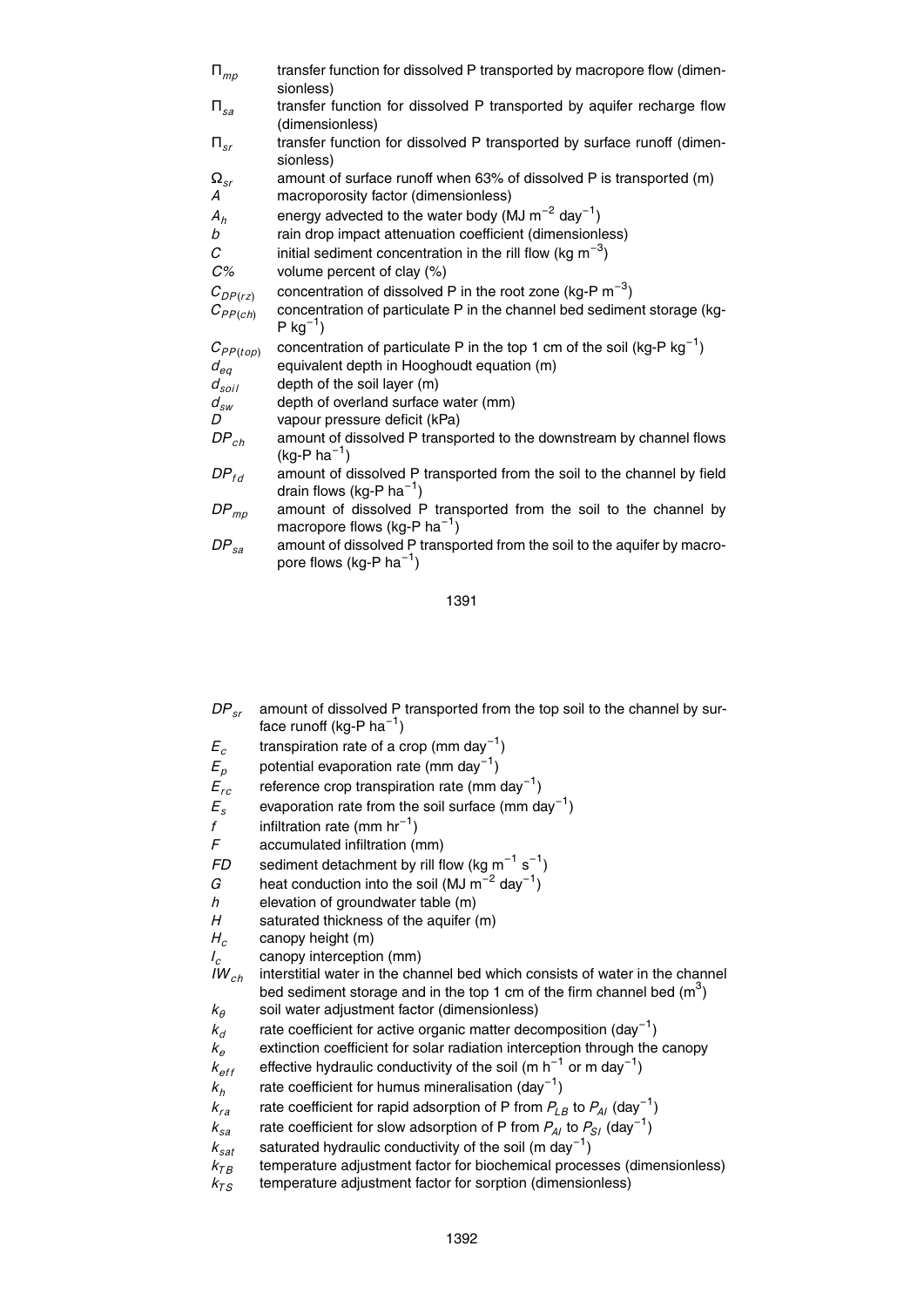| $k_{\text{unsat}}$ | unsaturated hydraulic conductivity of the soil (m day <sup>-1</sup> )                 |
|--------------------|---------------------------------------------------------------------------------------|
| $k_{\psi}$         | soil water stress factor (dimensionless)                                              |
| $K_{co}$           | potential crop coefficient (dimensionless)                                            |
| KE <sub>1</sub>    | kinetic energy of leaf drainage from the canopy (J $m^{-2}$ )                         |
| $KE_r$             | kinetic energy of direct rainfall $(J m^{-2})$                                        |
| $K_{sat}$          | saturated hydraulic conductivity of the fast-flowing aquifer layer (m<br>$day^{-1}$ ) |
| LAI                | leaf area index $(m^2 m^{-2})$                                                        |
| LIT                | LAI equivalent of ground litter ( $m^2$ m <sup>-2</sup> )                             |
| LL                 | combined index of leaf area and ground litter ( $m^2 m^{-2}$ )                        |
| m                  | soil evaporation coefficient (dimensionless)                                          |
| М                  | Michaelis-Menten's half-saturation constant of dissolved P concentra-                 |
|                    | tion for a given plant (kg-P $m^{-3}$ )                                               |
| $\eta$             | Averjanov's exponent (dimensionless)                                                  |
| р                  | period of diurnal temperature variation (=86400 s)                                    |
| $P_{AI}$           | active inorganic P storage ( $kg-P$ ha <sup>-1</sup> )                                |
| $P_{AO}$           | active organic P in the soil (kg-P ha <sup>-1</sup> )                                 |
| $P_{LB}$           | labile P storage (kg-P $ha^{-1}$ )                                                    |
| $P_{LB(ch)}$       | labile P in the channel (kg-P ha <sup>-1</sup> )                                      |
| $P_{LB(fd)}$       | labile P in the interactive zone between water table and field drains (kg-            |
|                    | P ha <sup>-1</sup> )                                                                  |
| $P_{LB(mp)}$       | labile P in the interactive zone below water table (kg-P $ha^{-1}$ )                  |
| $P_{LB(sa)}$       | labile P in the soil below water table (kg-P $ha^{-1}$ )                              |
| $P_{LB(top)}$      | labile P in the top 1 cm of the soil (kg-P $ha^{-1}$ )                                |
| $PP_{ch}$          | amount of particulate P transported by downstream channel flows (kg-                  |
|                    | P)                                                                                    |
| $PP_{sr}$          | amount of particulate P transported from the soil to the channel (kg-P<br>$ha^{-1}$ ) |

- $P_{SI}$  stable inorganic P in the soil (kg-P ha<sup>-1</sup>)
- $P_{SO}$  stable organic P in the soil (kg-P ha<sup>-1</sup>)
- $P_{up}$  P uptake rate by a given plant (kg-P ha<sup>-1</sup> day<sup>-1</sup>)
- $q_r$  flow rate in a rill (m<sup>3</sup> s<sup>-1</sup>)
- *qsa* amount of water flow from the soil to the aquifer, calculated for individual 0.1% soil water content  $(m^3)$
- $Q_{ch}$  downstream channel water discharge (m<sup>3</sup>)
- $Q_{fd}$  preferential flow through field drains (m<sup>3</sup> day<sup>-1</sup>)
- $Q_{sa}$  total water flow from the soil to the aquifer (m<sup>3</sup> day<sup>-1</sup>)
- $Q_{sr}$  surface runoff expressed in water depth (m)  $R$  daily rainfall (mm)
- daily rainfall (mm)

 $R_n$  net radiation exchange for the free water surface (MJ m<sup>-2</sup> day<sup>-1</sup>)

- *s* energy slope of water (dimensionless)
- S storage coefficient of the aquifer (m  $m^{-1}$ )
- *S%* volume percent of sand (%)
- $S_{ch}$  sediment transported to downstream by channel flows (kg)<br>*SD* splash detachment by rain drop impact (kg ha<sup>-1</sup>)
- $SD$  splash detachment by rain drop impact (kg ha<sup>-1</sup>)
- *S<sup>f</sup>* matric potential of suction at the wetting front (mm)
- $S_{sr}$  sediment transported to the channel by surface runoff (kg ha<sup>-1</sup>) *t* time (day)
- *tT* travel time of the recharge flow (day)
- daily mean air temperature (°C)
- *T* 0 daily mean soil temperature (◦C)
- *TC* sediment transport capacity of the rill flow (kg m<sup>-3</sup>)
- $\overline{u}$  mean flow velocity (cm s<sup>-1</sup>)
- $U_2$  wind speed measured at 2 m above the ground surface (m s<sup>-1</sup>)
- $U_{\sf max}$  maximum rate of P uptake by a given plant (kg-P ha<sup>-1</sup> day<sup>-1</sup>)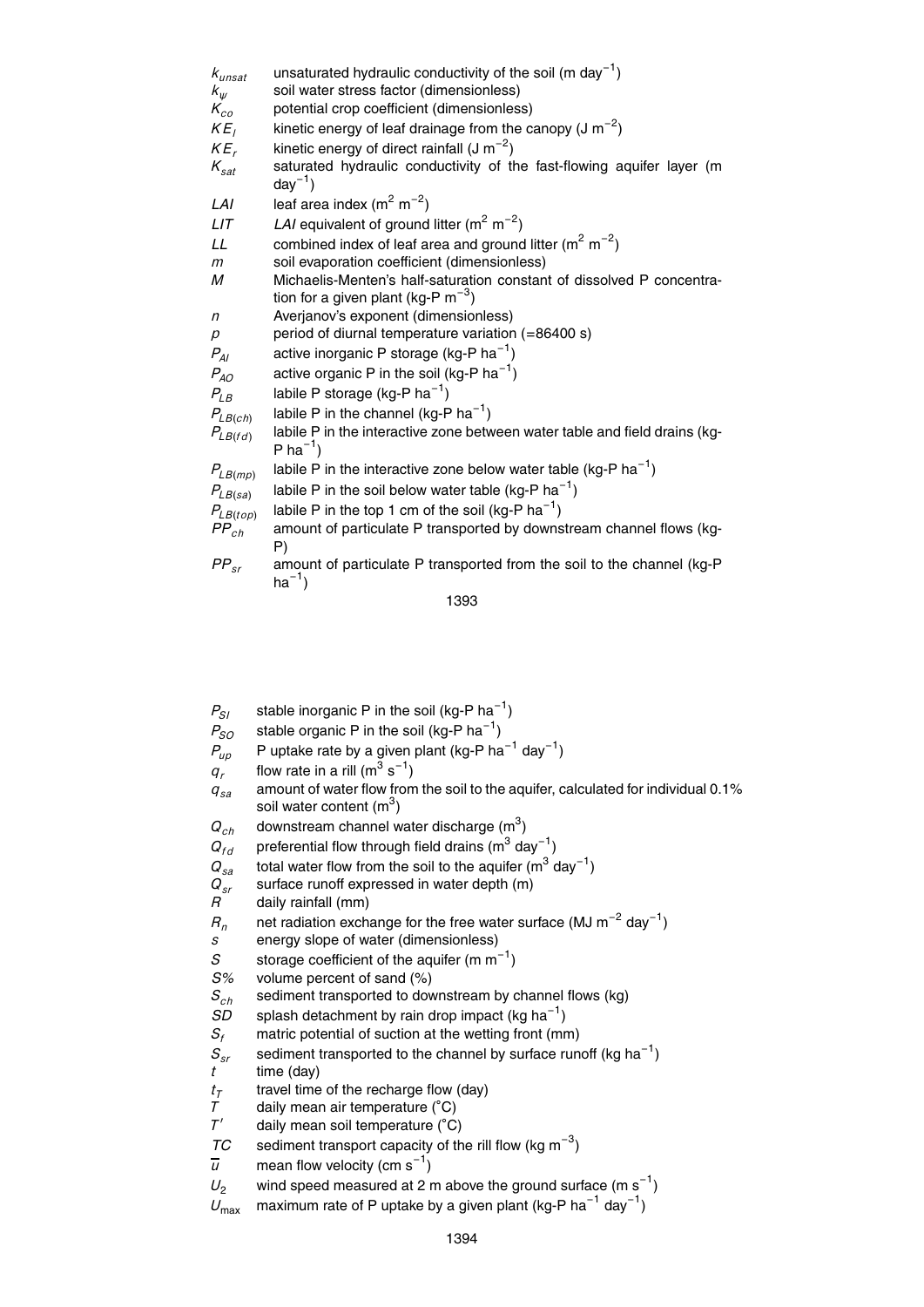- *v* settling vecolity of sediment particles (m s<sup>-1</sup>)
- $V_{ss}$  volume of the soil layer (m<sup>3</sup>)
- *W<sup>r</sup>* width of rill flows (m)
- *z* soil depth (m)

*Acknowledgements.* This study has been funded by the Scottish Executive Environment and Rural Affairs Department, which is gratefully acknowledged by the authors.

#### **References**

- <sup>5</sup> Arnold, J. G., Williams, J. R., Griggs, R. H., and Sammons, N. B.: SWRRBWQ A Basin Model for Assessing Management Impacts on Water Quality (Draft), USDA ARS, Grassland, Soil, and Water Research Laboratory, Temple, TX, 1991.
	- Averjanov, S. F.: About permeability of subsurface soils in case of incomplete saturation, English Collection, 7, 19–21, 1950 (as quoted by Palubarinova, P. Ya.: The theory of ground water movement (English translation by DeWiest, I. M. R.), Princeton University Press, Prince-
	- ton, NJ, 1962).
	- Barber, S. A.: Soil-plant interactions in the phosphorus nutrition of plants, in: The Role of Phosphorus in Agriculture, edited by: Khasawneh, F. E., Sample, E. C., and Kamprath, E. J., Am. Soc. Agronomy, Crop Sci. Soc. Am., Soil Sci. Soc. Am., Madison, Wisconsin, US, <sup>15</sup> 591–615, 1980.
- Bicknell, B. R., Imhoff, J. C., Kittle, J. L., Jr., Donigian, A. S., Jr., and Johanson, R. C.: Hydrological Simulation Program – Fortran: User's manual for version 11, U.S. Environmental Protection Agency, National Exposure Research Laboratory, Athens, GA, EPA/600/R-97/080, 755 pp., 1997.
- <sup>20</sup> Bouraoui, F. and Dillaha, T. A.: ANSWERS-2000 Nonpoint Source Nutrient Transport Model, J. Environ. Eng., 126, 1045–1055, 2000.
	- Bowes, M. J., House, W. A., and Hodgkinson, R. A.: Phosphorus dynamics along a river continuum, Sci. Total Environ. 313, 199–212, 2003.
- Brakensiek, D. L. and Rawls, W. J.: Effects of agricultural and rangeland management systems <sup>25</sup> on infiltration, in: Modeling Agricultural, Forest and Rangeland Hydrology, ASAE, St. Joseph, Mich., 247, 1988.

1395

- Brandt, C. J.: The size distribution of throughfall drops under vegetation canopies, Catena 16, 507–524, 1989.
- Brandt, C. J.: Simulation of the size distribution and erosivity of raindrops and throughfall drops, Earth Surface Processes and Landforms 15, 687–698, 1990.
- <sup>5</sup> Campbell, K. L., Kiker, G. A., and Clark, D. J.: Development and testing of a nitrogen and phosphorus process model for Southern African water quality issues, ASAE Annual International Meeting, 30 July–1 August 2001, Sacramento, CA, USA, paper no. 01-2085, 17, 2001.
- Chapman, A. S., Foster, I. D. L., Lees, J. A., Hodgkinson, R. A., and Jackson, R. H.: Particulate phosphorus transport by sub-surface drainage from agricultural land in the UK – Environ-
- mental significance at the catchment and national scale, Sci. Total Environ., 266, 95-102, 2001.
	- Cronshey, R. G. and Theurer, F. D.: AnnAGNPS Non-point pollutant loading model, Proceedings of the 1st Federal Interagency Hydrologic Modeling Conference, Las Vegas, Nevada, 19–23 April 1998, 1–9 to 1–16, 1998.
- <sup>15</sup> Dils, R. M. and Heathwaite, A. L.: The controversial role of tile drainage in phosphorus export from agricultural land, Water Sci. Tech., 39, 55–61, 1999.

Gardner, C. M. K., Cooper, D. M., and Hughes, S.: Phosphorus in soils and field drainage water in the Thame catchment, UK, Sci. Total Environ., 282/283, 253–262, 2002.

Gburek, W. J. and Sharpley, A. N.: Hydrologic controls on phosphorus loss from upland agri-<sup>20</sup> cultural watersheds, J. Env'tal. Qual., 27, 267–277, 1998.

Gilley, J. E., Kottwitz, E. R., and Simanton, J. R.: Hydraulic characteristics of rills, Trans. ASAE, 33, 1900–1906, 1990.

Govers, G.: Empirical relationships on the transport capacity of overland flow, Proceedings of the Jerusalem Workshop, Erosion, Transport and Deposition Processes, March–April 1987, <sup>25</sup> IAHS Publ. No. 189, 45–63, 1990.

- Green, W. H. and Ampt, G. A.: Studies on soil physics, 1. The flow of air and water through soils, J. Agric. Sci., 4, 11–24, 1911.
- Gupta, A., Destouni, G., and Jensen, M. B.: Modelling tritium and phosphorus transport by preferential flow in structured soil, J. Contam. Hydrol., 35, 389–407, 1999.
- Haygarth, P. M. and Jarvis, S. C.: Soil derived phosphorus in surface runoff from grazed grassland lysimeters, Water Res., 11, 140–148, 1997.
	- Heathwaite, A. L. and Dils, R. M.: Characterising phosphorus loss in surface and subsurface hydrological pathways, Sci. Total Env., 251/252, 523–538, 2000.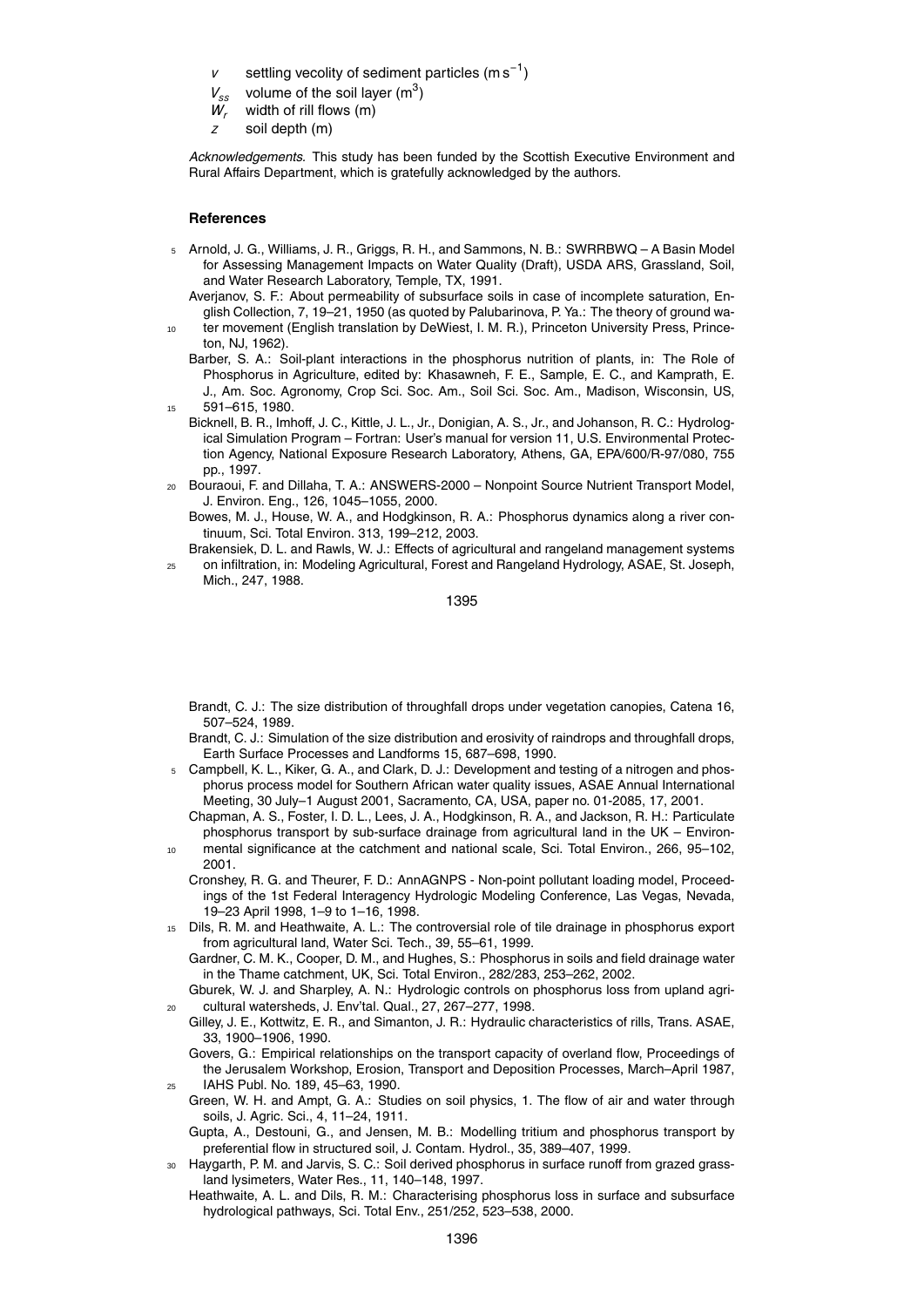- Heathwaite, A. L., Haygarth, P. M., and Dils, R.M.: Pathways of phosphorus transport, in: Agricultural Phosphorus in the Chesapeake Bay Watershed – Current Status and Future Trends, edited by: Sharpley, A. N., USDA-ARS Chesapeake Bay Consortium, 2000.
- Hooghoudt, S. B.: Bijdrage tot de kennis van enige natuurkundige grootheden van de grond, <sup>5</sup> Verslagen van Landbouwkundiege Onderzoekingen, 46, 515–707, 1940.
- House, W. A., Denison, F. A., and Armitage, P. D.: Comparison of the uptake of inorganic phosphorus to a suspended and stream bed-sediment, Water Res., 29, 767–779, 1995.
- Jones, C. A., Cole C. V., Sharpley A. N., and Williams, J. R.: A simplified soil and plant phosphorus model, I. Documentation, Soil Sci. Soc. Am. J. 48, 800–805, 1984.
- <sup>10</sup> Kang, S, Kim, S., Oh, S., and Lee, D.: Predicting spatial and temporal patterns of soil temperature based on topography, surface cover and air temperature, Forest Ecol. Manage. 136, 173–184, 2000.
	- Lilly, A., Hudson, G., Birnie, R. V., and Horne, P. L.: The inherent geomorphological risk of soil erosion by overland flow in Scotland, Scottish Natural Heritage Research, Survey and Monitoring Report No. 183, 2002.
	- Lloyd, J. and Taylor, J. A.: On the temperature dependence of soil respiration, Functional Ecology 8, 315–323, 1994.
- Maidment, D. R.: Developing a spatially distributed unit hydrograph by using GIS, HydroGIS 93: Application of GIS in Hydrology and Water Resources, IAHS Publ. No. 211, 181–192, <sup>20</sup> 1993.
	- McGechan, M. B.: Effects of timing of slurry spreading on leaching of soluble and particulate inorganic phosphorus explored using the MACRO model, Biosyst. Eng., 83, 237–252, 2002. McGechan, M. B., Jarvis, N. J., Hooda, P. S., and Vinten, A. J. A.: Parameterization of the MACRO model to represent leaching of colloidally attached inorganic phosphorus following
- <sup>25</sup> slurry spreading, Soil Use Manage, 18, 61–67, 2002. Mein, R. G. and Larson, C. L.: Modeling infiltration during a steady rain, Water Resour. Res., 9, 384–394, 1973.
	- Menzel, R. G.: Enrichment ratios for water quality modeling, in: CREAMS A field scale model for chemicals, runoff, and erosion from agricultural management systems, edited by: Knisel, <sup>30</sup> W. G., USDA Conserv. Res. Rept. No. 26, 486–492, 1980.
- Morgan, R. P. C., Quinton, J. N., Smith, R. E., Govers, G., Poesen, J. W. A., Auerswald, K., Chisci, G., Torri, D., Styczen, M. E., and Folly, A. J. V.: The European Soil Erosion Model (EUROSEM) – Documentation and user guide, Cranfield University, UK, 1998.

- Needelman, B. A., Gburek, W. J., Sharpley, A. N., and Petersen, G. W.: Environmental management of soil phosphorus: Modeling spatial variability in small fields, Soil Sci. Soc. Am. J. 65, 1516–1522, 2001.
- Neitsch, S. L., Arnold, J. G., Kiniry, J. R., and Williams, J. R.: Soil and water assessment tool <sup>5</sup> – Theoretical documentation, Grassland, Soil and Water Research Laboratory, Agricultural Research Service, http://www.brc.tamus.edu/swat, 2001.
	- Rauws, G. and Govers, G.: Hydraulic and soil mechanical aspects of rill generation on agricultural soils, J. of Soil Sci., 39, 111–124, 1988.
	- Rawls, W. J., Brakensiek, D. L., and Savabi, R.: Infiltration parameters for rangeland soils, J. Range Manage, 42, 139-142, 1989.
- Shuttleworth, W. J.: Evaporation, in: Handbook of Hydrology, edited by: Maidment, D., McGraw-Hill, 4.1–4.53, 1993.
- Simard, R. R., Beauchemin, S., and Haygarth, P. M.: Potential for preferential pathways of phosphorus transport, J. Environ. Qual., 29, 97–105, 2000.
- <sup>15</sup> Smith, R, Goodrich, D., and Quinton, J.: Dynamic, distributed simulation of watershed erosion: The KINEROS2 and EUROSEM models, J. Soil Water Conserv., 50, 517–520, 1995.
	- Theurer, F. D. and Cronshey, R. G.: AnnAGNPS Reach routing processes, Proceedings of the First Federal Interagency Hydrologic Modeling Conference, Las Vegas, Nevada, 19–23 April 1998, 1-25–1-32, 1998.
- <sup>20</sup> Viney, N. R., Sivapalan, M., and Deeley, D.: A conceptual model of nutrient mobilisation and transport applicable at large catchment scales, J. Hydrol., 240, 23–44, 2000.
- Wade, A. J., Whitehead, P. G., and Butterfield, D.: The integrated catchments model of phosphorus dynamics (INCA-P), a new approach for multiple source assessment in heterogeneous river systems: model structure and equations, Hydrol. Earth Sys. Sci., 6, 583–606, <sup>25</sup> 2002, SRef-ID: 1607-7938/hess/2002-6-583.
- Walling, D. E., Webb, B. W., and Russell, M. A.: Sediment-associated nutrient transport in UK rivers. in: Freshwater contamination, Proc. Rabat Symp., April–May 1997, Int. Assoc. Hydrol. Sci.; IAHS Publ. No. 243, 69–81, 1997.
- Williams, J. R.: Sediment-yield prediction with universal equation using runoff energy factor, in: <sup>30</sup> Present and Prospective Technology for Predicting Sediment Yield and Sources, ARS, S-40 US Gov. Print Office, Washington, D.C., 244–252, 1975.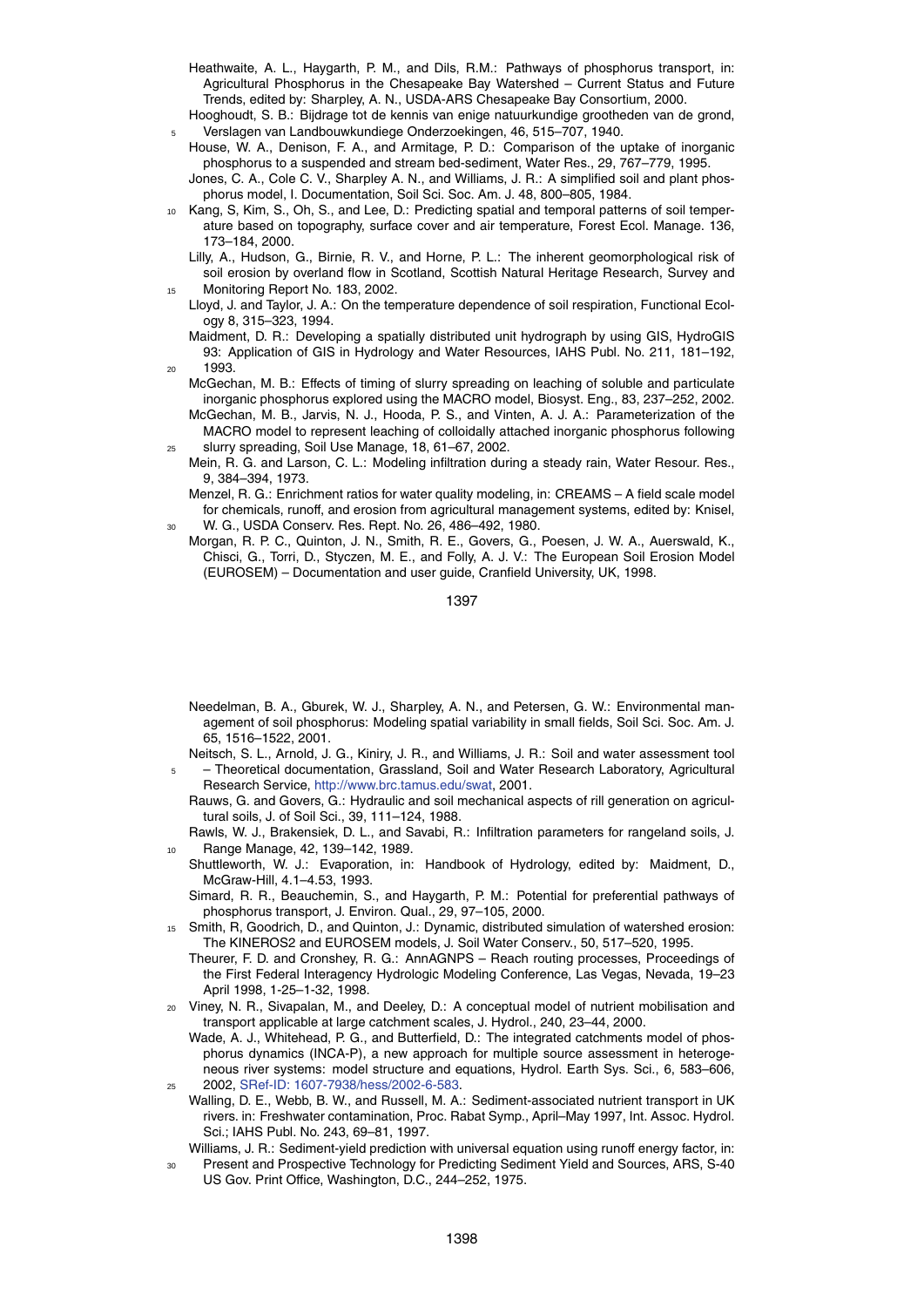

**Fig. 1.** Representation of a catchment in CAMEL. A catchment is represented using a network of square grid cells each of which represents the corresponding soil-aquifer column within the catchment. Based on this structure, the model simulates both surface and subsurface processes explicitly.



**Fig. 2.** Water storages and hydrological processes within a cell.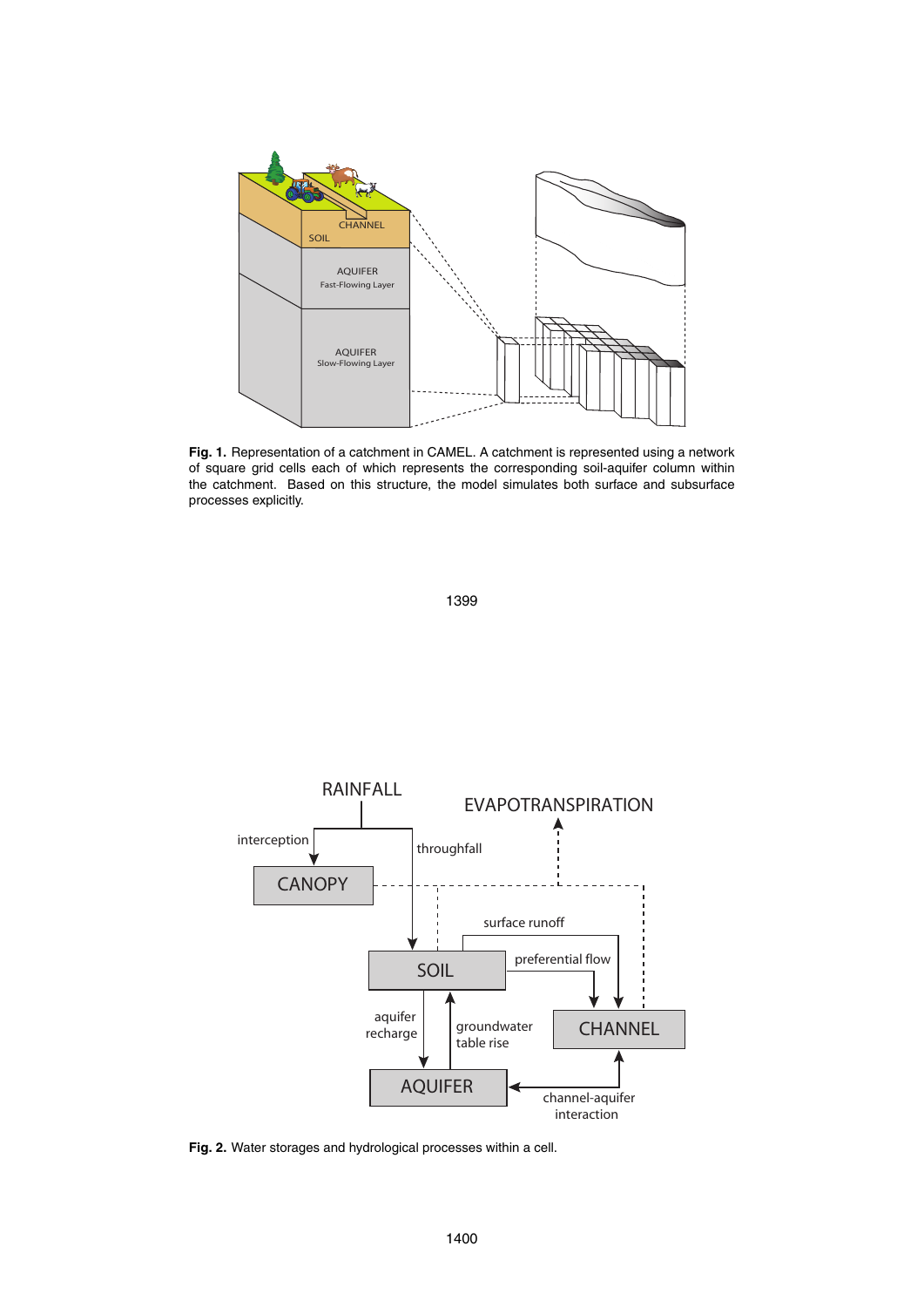

**Fig. 3.** Channel routing by a spatially distributed unit hydrograph approach: **(a)** a catchment can be divided into areas of isochrones; **(b)** isochrones are determined according to the mean travel time of channel water flows from a given cell to the catchment outlet; **(c)** unit hydrograph ordinates from individual isochrone areas are linearly superposed to estimate the total discharge.



**Fig. 4.** Sediment storages and sediment transport processes within a cell. Sediment storages are defined for each of the four particle size classes, i.e. clay, silt, fine sand and coarse sand.